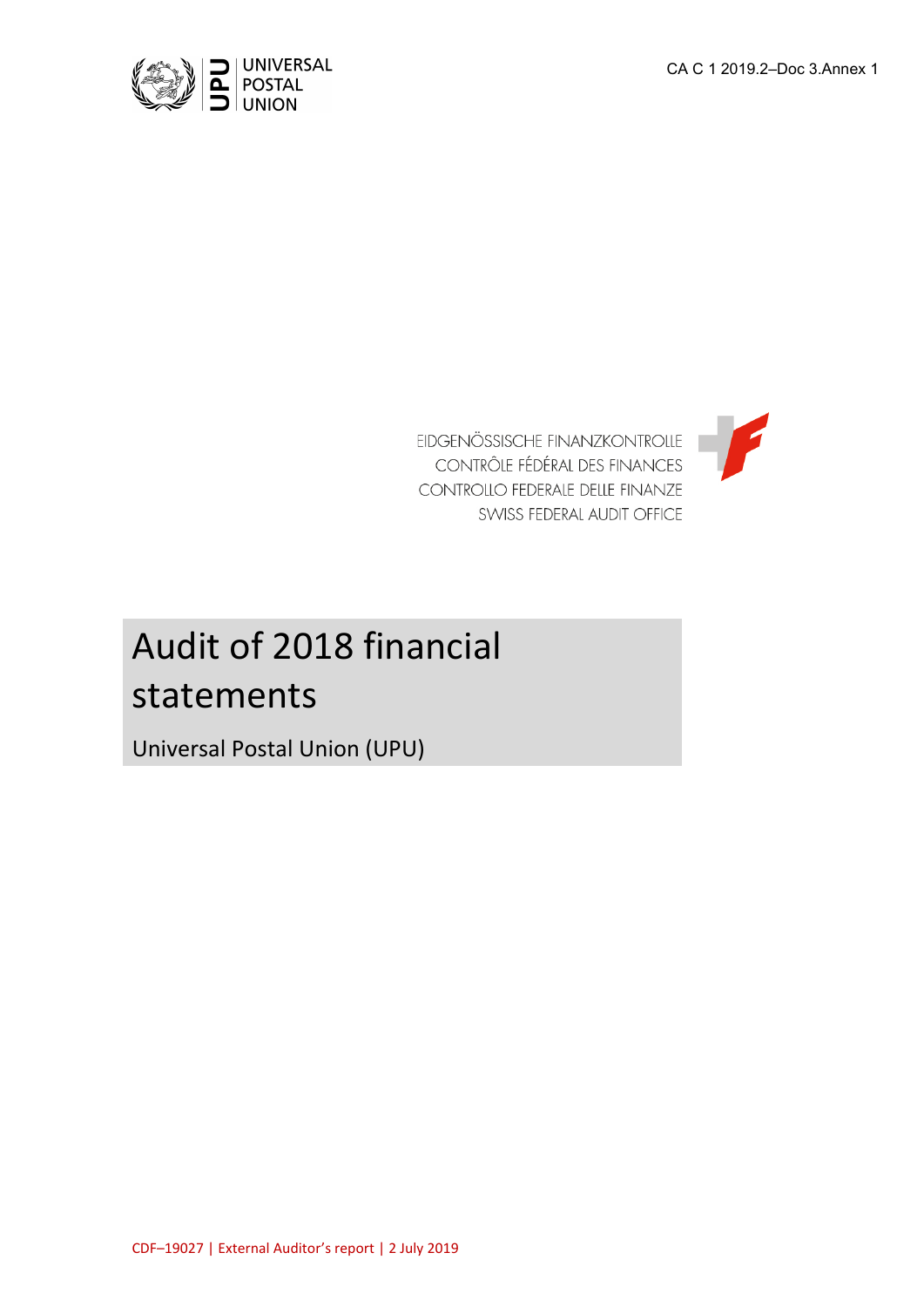| <b>Bestelladresse</b>         | <b>Swiss Federal Audit Office</b>         |
|-------------------------------|-------------------------------------------|
| Adresse de commande           | Monbijoustrasse 45                        |
| Indirizzo di ordinazione      | <b>3003 BERNE</b>                         |
| Ordering address              | SWITZERLAND                               |
| Bestellnummer                 | 1.19027.942.00310.002                     |
| Numéro de commande            |                                           |
| Numero di ordinazione         |                                           |
| Ordering number               |                                           |
| Zusätzliche Informationen     | www.efk.admin.ch                          |
| Complément d'informations     | info@efk.admin.ch                         |
| Informazioni complementari    | twitter: @EFK_CDF_SFAO                    |
| <b>Additional information</b> | +41 58 463 11 11                          |
| Abdruck                       | Gestattet (mit Quellenvermerk)            |
| Reproduction                  | Autorisée (merci de mentionner la source) |
| Riproduzione                  | Autorizzata (indicare la fonte)           |
| Reprint                       | Authorized (please mention source)        |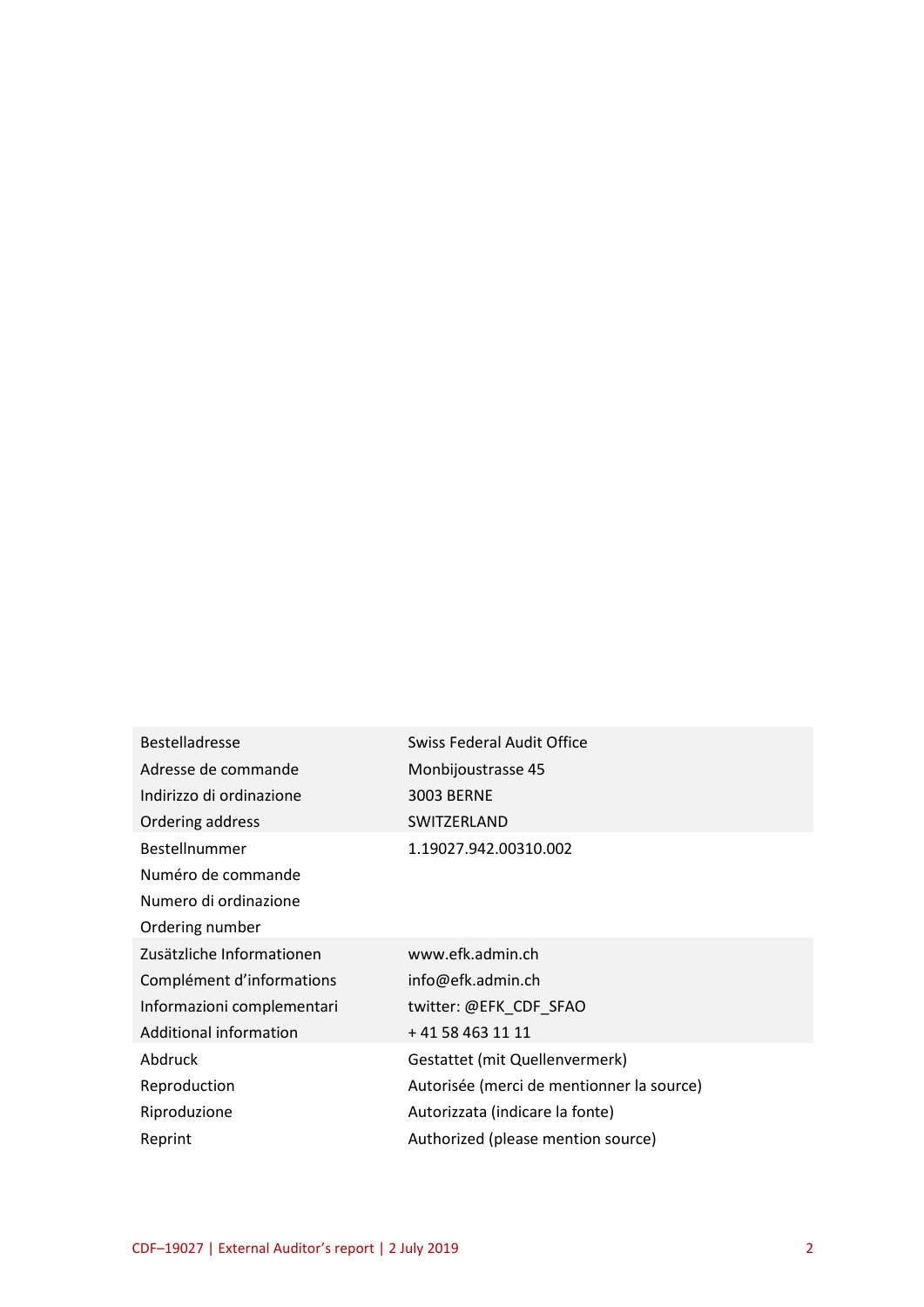## Table of contents

| <b>Annex 1: External Auditor's report</b> |  |
|-------------------------------------------|--|

**Annex 2: Follow-up of recommendations from previous audits**

*In accordance with article 148, paragraph 1, of the General Regulations approved at the 26th Congress in Istanbul in 2016, the Government of the Swiss Confederation shall supervise, without charge, the bookkeeping and accounting of the Universal Postal Union (UPU). On the basis of this provision, this mission was entrusted to the country's highest public financial audit body, namely the Swiss Federal Audit Office (SFAO), which thus serves as External Auditor of the UPU accounts.*

*The terms of reference are defined in article 37 of the Financial Regulations and in the Additional terms of reference governing external audit annexed to those Regulations. The members of the SFAO thus mandated fulfil their function autonomously and independently, with the support of their colleagues.*

*The SFAO provides services in relation to the external audit of the UPU in a manner that is fully independent of its role as the supreme financial oversight body of the Swiss Confederation. The SFAO has a team of highly qualified professionals with wide experience of audits in international organizations.*

*For more information, please contact:*

*Mr Eric-Serge Jeannet, Deputy Director, Tel. +41 58 463 10 39, eric-serge.jeannet@efk.admin.ch*

*Mr Didier Monnot, Head of Audit Mandates, Tel. +41 58 463 10 48[, didier.monnot@efk.admin.ch](mailto:didier.monnot@efk.admin.ch)*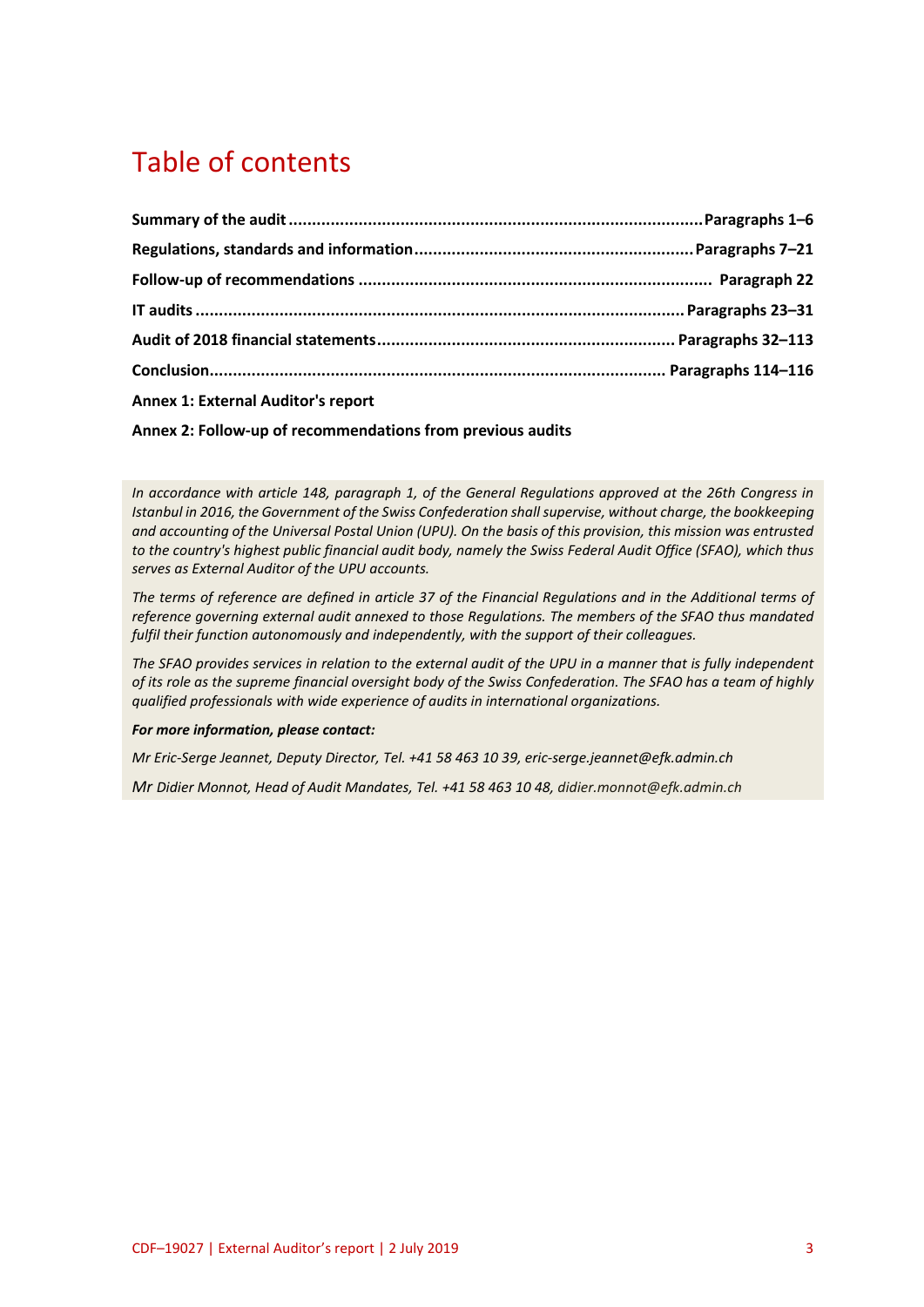## Audit of 2018 financial statements Universal Postal Union (UPU)

## Summary of the audit

- 1. The 2018 financial statements of the Universal Postal Union (UPU) were prepared in accordance with the International Public Sector Accounting Standards (IPSAS). The audit of these statements gave a satisfactory result overall, and the Swiss Federal Audit Office (SFAO) is able to issue an audit opinion without reservation.
- 2. The SFAO does, however, consider the system of internal control relating to the process of account closure and consolidated financial statement preparation to be flawed, and recommends that the UPU strengthen it.

#### **There is significant doubt as to the Union's ability to continue as a going concern**

- 3. The financial situation of the UPU is worrisome. Firstly, the balance sheet shows negative equity of 198 million CHF at the end of 2018, while total assets stood at 227 million. Secondly, the situation regarding the Union's liquid assets is a matter for concern. The Union should act as guarantor for its Provident Scheme when the latter falls below a minimum level of coverage of 80%. As the level of coverage of the Provident Scheme stood at 72.2% at the end of 2018, the total amount to be paid to meet this obligation as guarantor for this minimum level is approximately 25 million CHF.
- 4. The settlement of such an amount would lead to serious cash-flow problems for the Union and, as such, represents a material uncertainty which could cast significant doubt on the organization's ability to continue as a going concern. In last year's report, the SFAO recommended that the UPU take steps to recapitalize the UPU Provident Scheme. However, the decisions taken at the Extraordinary Congress in 2018 did not resolve this problem, and the recommendation remains outstanding.
- 5. Other factors could impact negatively on the financial situation. There is, in particular, a significant risk that the United States of America will leave the UPU. Were this to happen, and if certain member countries decided to reduce their contributions from 2021 onwards, the UPU would need to take additional cost-saving measures to ensure the sustainability of the organization.
- 6. The SFAO requested that the General Management evaluate the organization's ability to continue as a going concern. Having examined the situation and the simulations of possible changes in cash flow, the General Management has concluded that the organization's ability to continue as a going concern is not threatened in the short term.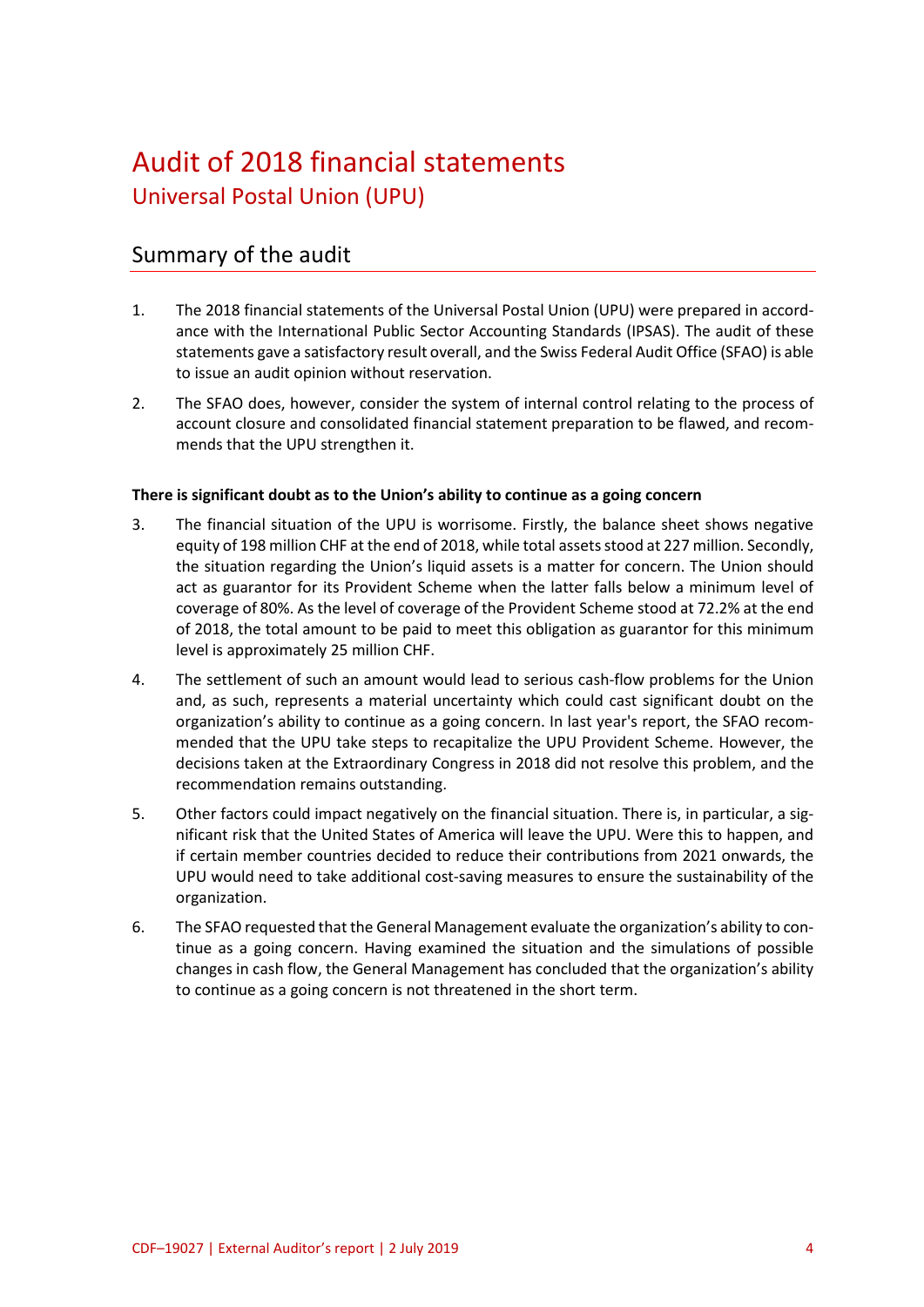## Regulations, standards and information

## Financial regulations and purpose of the audit

- 7. Financial year 2018 was governed by the relevant provisions of the Constitution and of the General Regulations (Istanbul 2016); by the Financial Regulations and the Rules on Financial Administration, Accounting Organization and Control of the UPU; and by the International Public Sector Accounting Standards (IPSAS).
- 8. This report describes the audits of the UPU's consolidated financial statements drawn up at 31 December 2018, comprising the statement of financial position, the statement of financial performance, the statement of changes in net assets, the statement of cash flow, the statement of comparison of budget and actual amounts, and the notes to the financial statements.
- 9. The 2018 accounts of the UPU Provident Scheme were the subject of a separate audit report and correspondence. The same goes for the accounts of the three translation services (Arabic, English and Portuguese), given that they are not consolidated.

### Audit standards, information and acknowledgments

- [1](#page-4-0)0. The audit was conducted in accordance with the International Standards on Auditing (ISA<sup>1</sup>), and in compliance with the additional terms of reference annexed to the UPU's Financial Regulations.
- 11. The ISA define the role that the auditor must fulfil with regard to the risk of misstatements in the financial statements, whether caused by fraud or error (ISA 240). Consequently, the External Auditor adopted procedures specific to this field.
- 12. In carrying out spot checks, the SFAO selected samples based on risk or the relative size of the amounts recorded under the headings examined.
- 13. The result of the audit was initially communicated to the Finance Directorate (DFI) at meetings on 21 December 2018 and 2 July 2019. The latter meeting served as the final discussion, and was held in the presence of Mr P. Clivaz, Deputy Director General; Mr O. Dreier, Accounting, Budget and Treasury Programme Manager; Ms M. Voisard, Ms S. Houhou and Ms A.-C. Kelly, experts with the Accounting, Budget and Treasury Programme; and Ms X. Fu , Governance, Risk Controlling and Management Information Systems Coordinator. The SFAO was represented by Mr D. Monnot, Head of Audit Mandates; Mr M. Köhli, Competence Centre Manager; and Mr A. Crevoiserat, Audit Manager.
- 14. The SFAO will not reproduce in this report the points and issues of minor importance that were clarified and discussed during the course of the audit or at the above-mentioned meetings with the DFI.
- 15. During the audit work, the SFAO regularly met with Mr O. Dreier, with other employees in the DFI, and with members of other International Bureau directorates, depending on the subject matter.

1

<span id="page-4-0"></span><sup>1</sup> Published by the IAASB (International Auditing and Assurance Standards Board).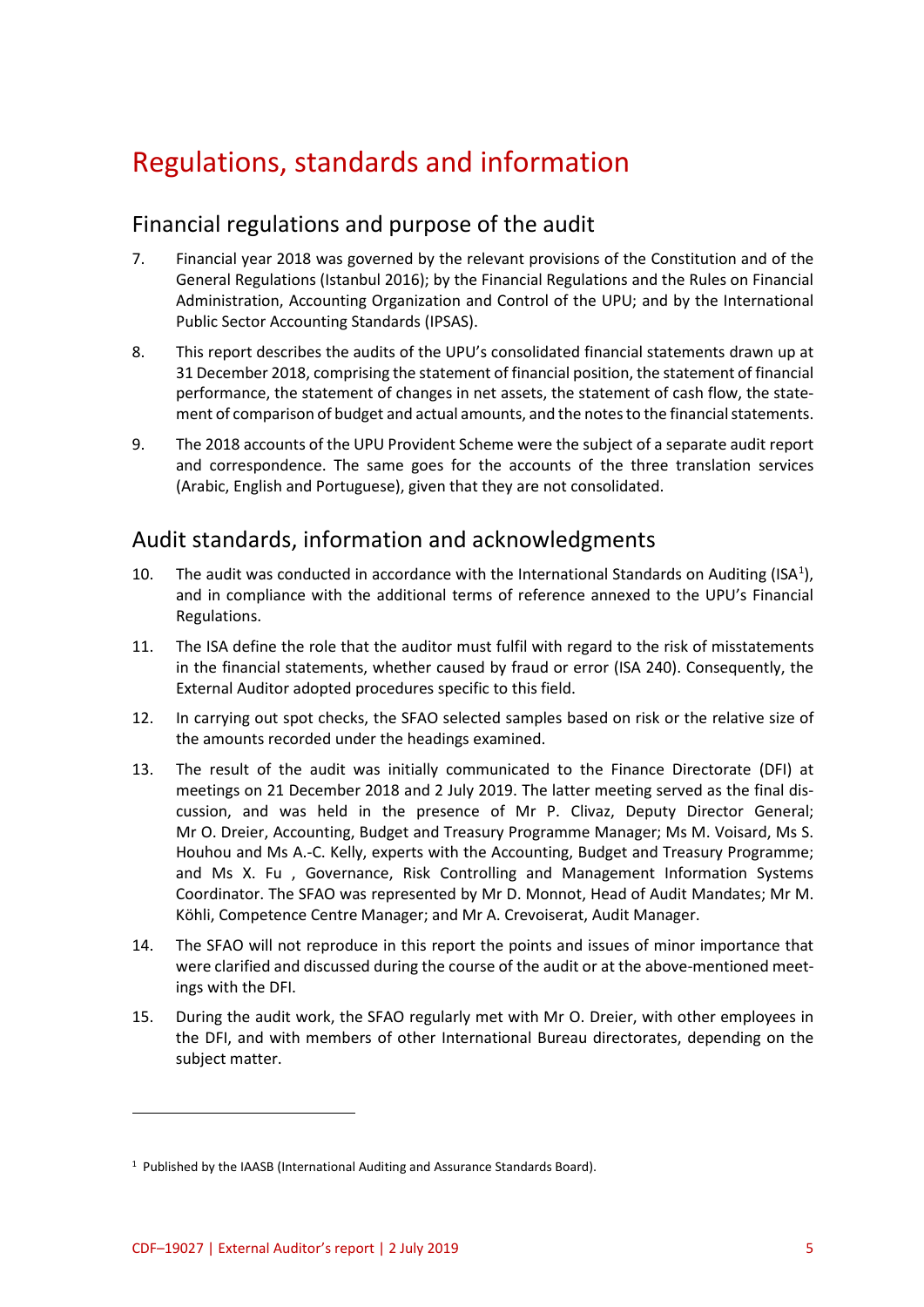- 16. The SFAO would like to emphasize the good spirit of collaboration and openness that prevailed throughout the performance of the audit. It also wishes to express its appreciation for the helpfulness shown by all the UPU officials approached in providing the information and documents required to carry out its task.
- 17. In accordance with article 9 of the Additional terms of reference governing external audit, the Director General sent the SFAO his comments by e-mail on 3 July 2019. They are included in this report.
- 18. This report was originally written in French; the SFAO points out that the French version is therefore the official version.

### Examination of the work of the Internal Auditor

- 19. During the interim and final audits, the SFAO conducted a review of the work of the Internal Auditor. The internal audit function has been outsourced since 2011, and the mandate was assigned to a new service provider in 2018.
- [2](#page-5-0)0. The internal audit reports<sup>2</sup> that were reviewed contain some interesting observations that require action on the part of the UPU. The SFAO underlines in particular the observations made by the Internal Auditor in its October 2018 report on human resource management and business continuity in the payroll process. Some of these observations are very important:
	- Data entry for new employees in Navision is not subject to four-eyes review.
	- Only one person is capable of preparing the monthly payroll. There is therefore no foureyes review in this process, and no cover in the event of absence.
	- The list of access rights is not up to date. A payroll super user still has access rights even though he left the UPU in September 2017. In addition, there is only one person with super user rights capable of preparing the monthly payroll.
- 21. The SFAO did not follow up the recommendations made by the Internal Auditor, but it encourages the UPU to take the necessary steps to rapidly correct the problems observed.

## Follow-up of recommendations

22. Review of the recommendations shows that the International Bureau has made efforts to speed up their implementation. Six recommendations are still outstanding. They are listed in Annex 2 to this report.

- Risk assessment and audit planning;
- Human resource management and business continuity in the payroll process.
- Follow-up of recommendations
- Products and services

1

<span id="page-5-0"></span><sup>&</sup>lt;sup>2</sup> The reports examined were the following: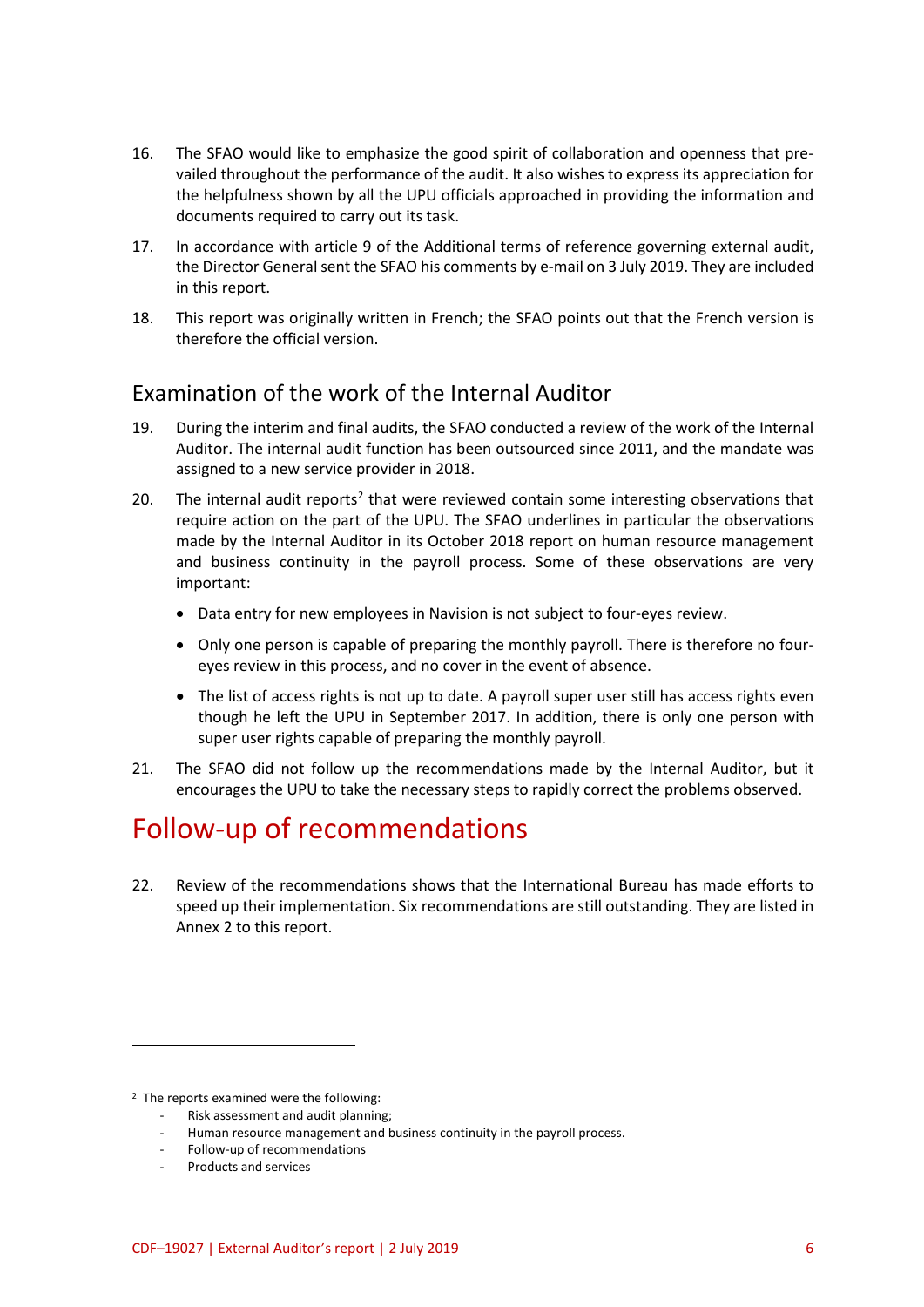## IT audits

## Work done

- 23. During the interim audit at the end of 2018, the SFAO carried out an IT audit focusing, among other things, on general IT controls. In terms of the financial internal control system (ICS), these cover the following areas:
	- Change management;
	- Access rights management;
	- Management of IT operations.
- 24. The SFAO verified the existence of general IT controls by carrying out on-site surveys. It was not able to confirm the existence or adequacy of such controls in all areas owing to a lack of examples or evidence. It did, however, find the few general IT controls relating to the Navision payroll application to be adequate to cover the IT risks surrounding regular accounting and bookkeeping.
- 25. All the same, the SFAO considers the general IT controls relating to the Navision payroll application to be inadequate for human resources. This was also confirmed by the examination made by the Internal Auditor (see paragraph 20).
- 26. The Postal Technology Centre (PTC) has organized its control processes and measures in accordance with recognized standards, such as the IT Infrastructure Library (ITIL), which is a set of recommendations for globally-recognized best practice. IT processes relating to finance or human resources should therefore be adapted according to ITIL. A recommendation on this subject was issued last year. This has not yet been implemented.
- 27. The integration of the Logistics Directorate's IT and Methods Programme into the PTC had a significant impact on IT controls. The implementation of the new human resources application should also be mentioned for its influence on the controls and the ICS. The SFAO noted that integration has not yet been fully achieved. For IT, oversight and controls relating to financial and human resources applications are not in line with current best practices.
- 28. The PTC has launched a project which should allow for management of all UPU IT services in line with best practices and usual standards. The SFAO wishes to underline the importance of organizing all areas of IT by means of the same processes.
- 29. As regards business continuity management, certain security measures are in place, such as backing up of data outside the organization. However, a formalized strategy and measures relating to building security are still lacking.
- 30. The SFAO also followed up the four recommendations from previous audits. One recommendation was implemented and may be considered closed. For two of the remaining three, action plans and implementation deadlines have been set.
- 31. Additional information on the recommendations that are still outstanding is provided in Annex 2 to this report.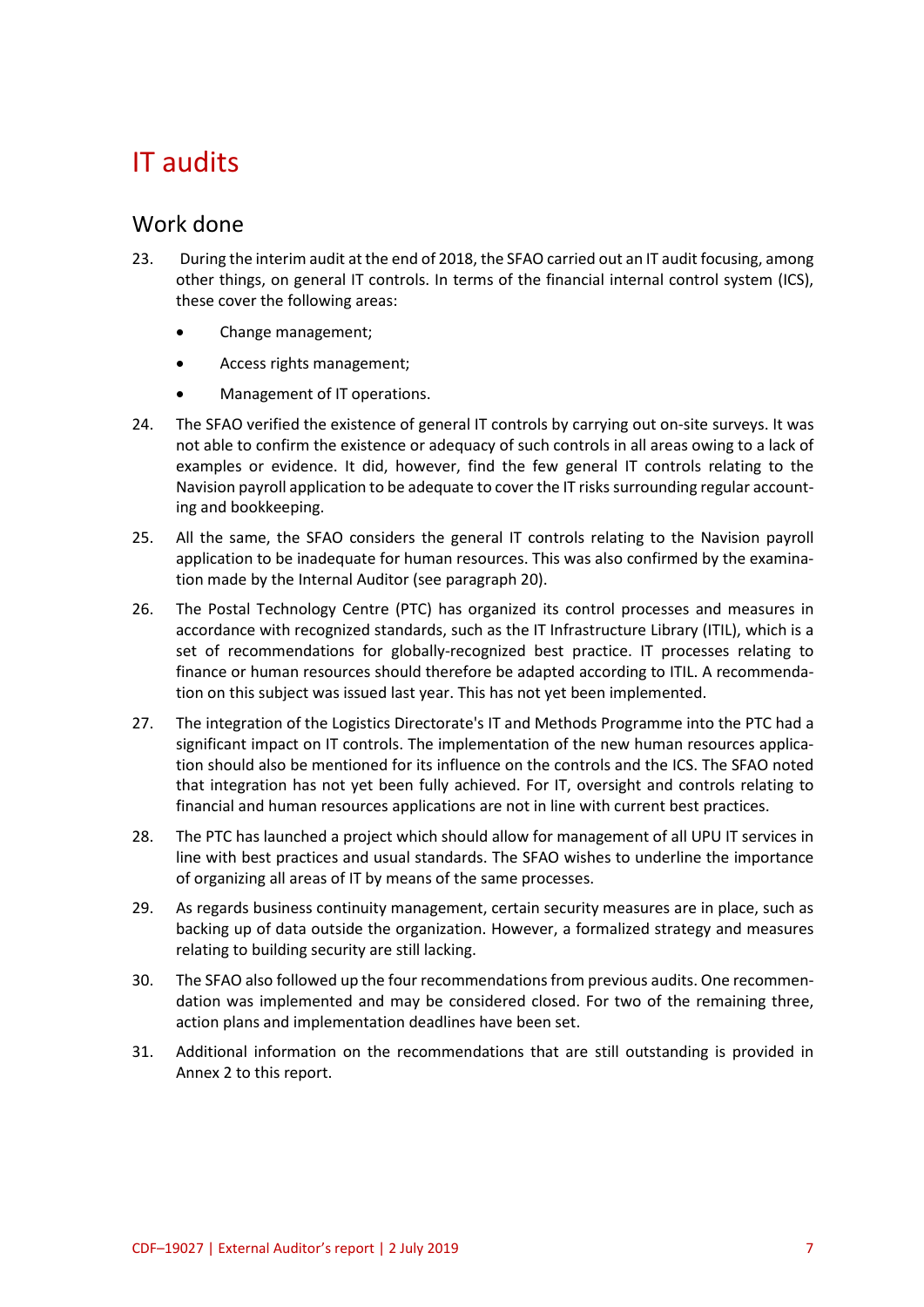## Audit of 2018 consolidated financial statements

32. The audit carried out related to the 2018 consolidated financial statements of the UPU (French version). These statements comprise the statement of financial position (financial statement I), the statement of financial performance (financial statement II), the statement of changes in net assets (financial statement III), the statement of cash flow (financial statement IV), and the statement of comparison of budget and actual amounts (financial statement V), together with the notes attached to the financial statements. These consolidated financial statements are presented in accordance with IPSAS.

#### Analysis of accounting data

- 33. In auditing the consolidated financial statements, the SFAO performed an analytical review and detailed tests. As in past years, it used an accounting data extraction tool. During the final audit, an external consultant was asked to perform a journal entry testing (JET) analysis.
- 34. The analysis focused on the individual accounting of the Union. The results of these analyses were processed by the SFAO, and the additional work did not reveal any particular problems.

#### Result for financial year

- 35. Like the consolidated financial statements, the UPU Programme and Budget is drawn up on an annual basis. In accordance with IPSAS 24, the amounts reported in the consolidated financial statements have been restated to provide a basis of comparison with those indicated in the budget.
- 36. As regards the information contained in notes 20 to 22 concerning revenue and expenses, the SFAO checked the reconciliation of the budget values with the table in note 19 – Reconciliation of statement of comparison of budget and actual amounts (statement V) and statement of financial performance (statement II). The budgetary data is thus reconciled with the actual amounts of income and expenses of the 2018 financial year. The excess income for 2018 was 78,584 CHF. The previous financial year ended in excess expenses of 8,879,644 CHF.
- 37. The SFAO notes that the excess expenses for the previous financial period presented in the 2018 financial statements (8,879,645 CHF) differs from that shown in the 2017 financial statements (13,297,403 CHF). This difference stems from retrospective restatements made in the annual accounts. The following section provides more details on this subject.
- 38. As regards the budget implementation, the SFAO refers to the International Bureau's comments in the consolidated financial statements.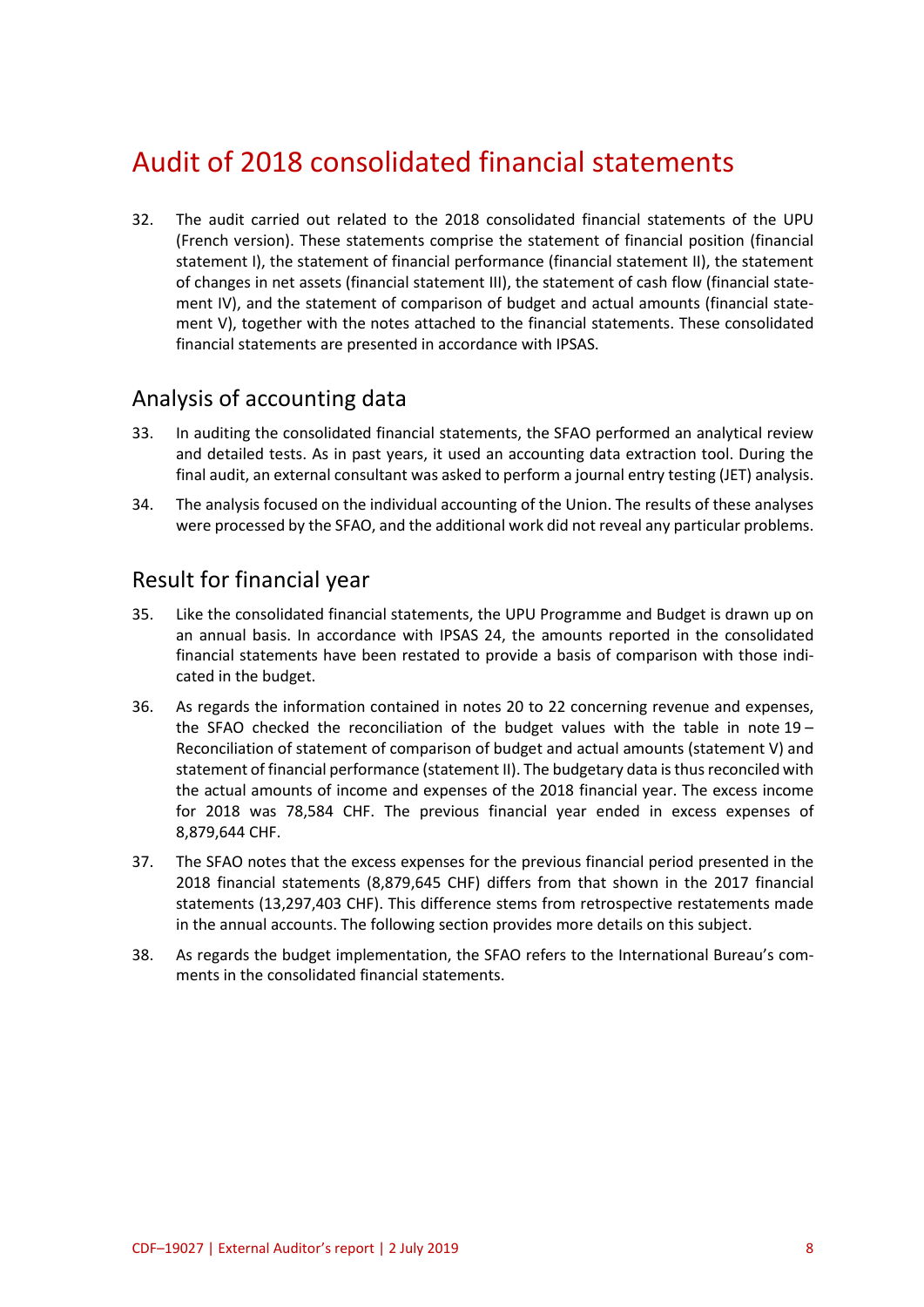### Retrospective restatements of the annual accounts

- 39. Changes to accounting methods were applied from 1 January 2018 in the following areas:
	- Provision for doubtful debts: all debts dating back more than two years are now provisioned, regardless of whether they are covered by an amortization schedule.
	- Employee benefits: application of IPSAS 39, which came into force on 1 January 2018, replacing IPSAS 25.
- 40. In accordance with IPSAS 3, retrospective restatement of the financial statements was performed following these two changes to the accounting methods. The detailed implications of these restatements are set out in note 2b to the financial statements.
- 41. The restatement of employee benefits had a positive impact of 4,486,407 CHF on the 2017 result, while that relating to the provision for doubtful debts had a negative impact of 68,648 CHF.
- 42. The retrospective restatement of employee benefits following the switch to IPSAS 39 had a considerable impact on own funds: the consolidated net assets at 31 December 2017 fell from -98 to -191 million CHF.

### IPSAS implementation

- 43. The IPSAS Board has published three new standards which will take effect after 2018:
	- IPSAS 40: Public Sector Combinations (coming into force on 1 January 2019);
	- IPSAS 41: Financial Instruments (coming into force on 1 January 2022);
	- IPSAS 42: Social Benefits (coming into force on 1 January 2022).
- 44. IPSAS 40 will have no impact on the UPU financial statements, unless a regrouping of organizations occurs.
- 45. IPSAS 41 will entail, among other things, changes to the valuation of investments and depreciation of financial assets such as accounts receivable. The rules relating to provisions for debts will need to be thoroughly reviewed. The UPU will need to invest significant work in preparing for the application of this new standard. The SFAO encourages the organization to follow the work of the Task Force on Accounting Standards, with a view to adopting a common approach with the other UN specialized agencies. The standards require retrospective application which entails restatement of the opening balances. Restatement at 1 January 2021 will thus need to be performed for the 2022 account closure.
- 46. IPSAS 42 provides indications on the accounting of expenses relating to social benefits. Social benefits are defined as cash transfers paid to specific individuals and/or households to mitigate the effect of social risk. This will have no impact on the UPU financial statements.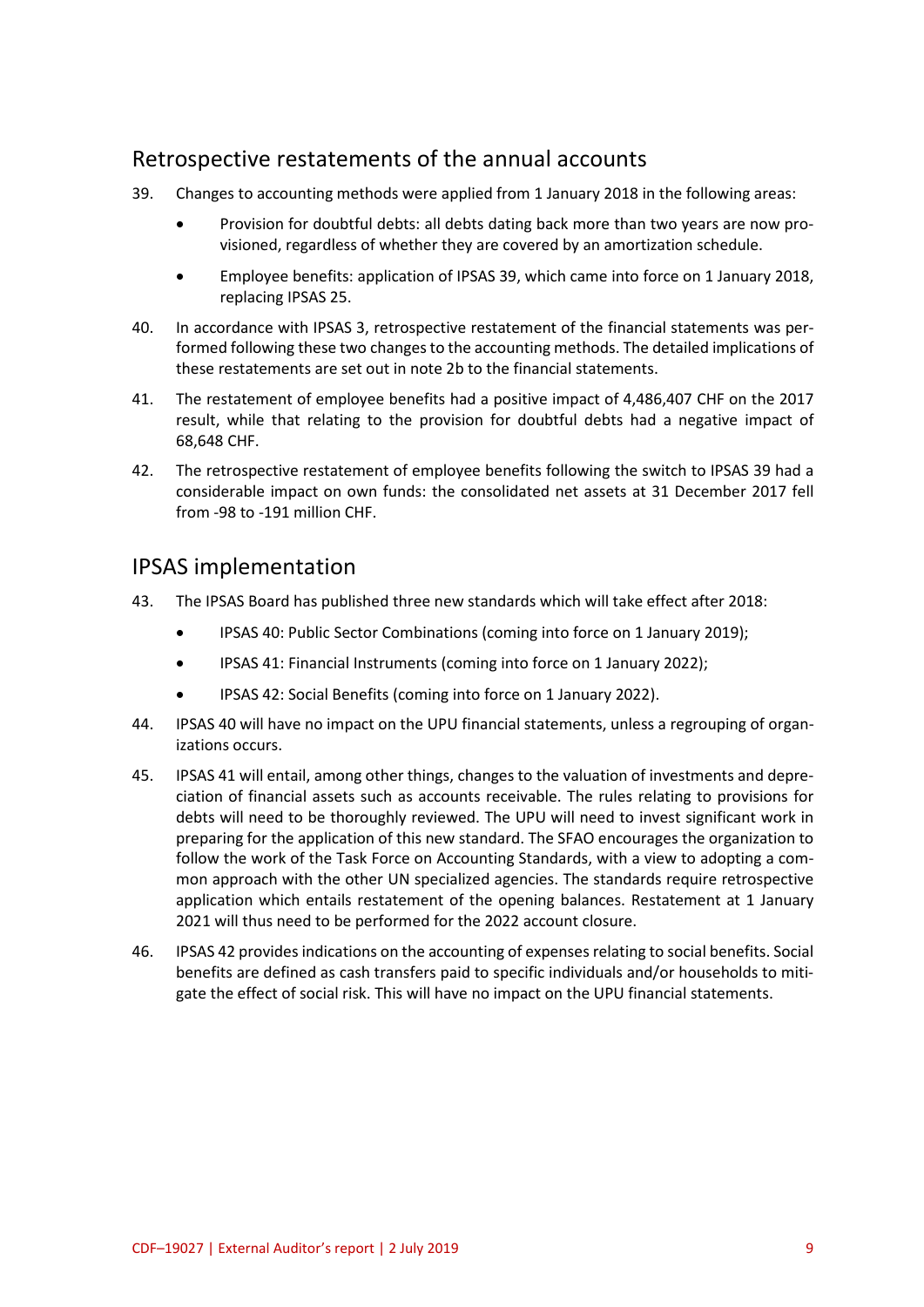## Internal control system (ICS) for account closure and financial statement preparation

- 47. In the 2013 financial statements audit report, the SFAO issued a recommendation on various aspects of the ICS relating to the account closure process that needed to be improved. Certain measures were taken by the UPU and, in the audit of the 2016 accounts (report 17072), the recommendation was considered closed. However, during the present audit, the SFAO noted that the situation has deteriorated, for the following reasons:
	- The consolidated financial statements were not ready at the beginning of the audit.
	- The consolidated financial statements subsequently sent were very incomplete and contained numerous errors.
	- The documentation needed to validate the various balances was inadequate, and several documents requested prior to the audit to support the work were prepared late.
- 48. The SFAO is aware that the closing of the 2018 accounts was more difficult than that of previous years. With changes in accounting methods and retrospective restatements, the workload was exceptionally high. All the same, around 10 different versions of the 2018 financial statements were transmitted in the course of the audit. This situation prevented the SFAO from working efficiently. The organization and planning of the preparation of the annual accounts by the DFI was inadequate. In addition, the four-eyes review of the financial statements was flawed. This situation is not satisfactory.

#### **Evaluation of the SFAO**

The ICS for account closure and financial statement preparation is flawed.

#### **Recommendation 1**

The SFAO recommends that the DFI take steps to improve the ICS for account closure and financial statement preparation by the end of the 2019 financial year.

#### **Comments by the Director General**

The International Bureau agrees with the recommendation and will take appropriate steps to improve the ICS for account closure and financial statement preparation.

(Planned implementation date: December 2019)

#### Going concern

- 49. Under the going concern assumption, it is presumed that an organization will be continuing in its operations for the foreseeable future. The financial statements were prepared on the basis of this assumption.
- 50. The UPU's liquid assets have been steadily decreasing over the last few years, and this situation needs to be taken seriously. Analysis shows that payments made to recapitalize the UPU Provident Scheme have a major impact on this decrease. The Union has a guarantee obligation vis-à-vis the Provident Scheme, and several payments have been made in recent years by the Union, with the aim of increasing the scheme's degree of coverage to 85% – the minimum level according to the provisions of the Provident Scheme Constitution.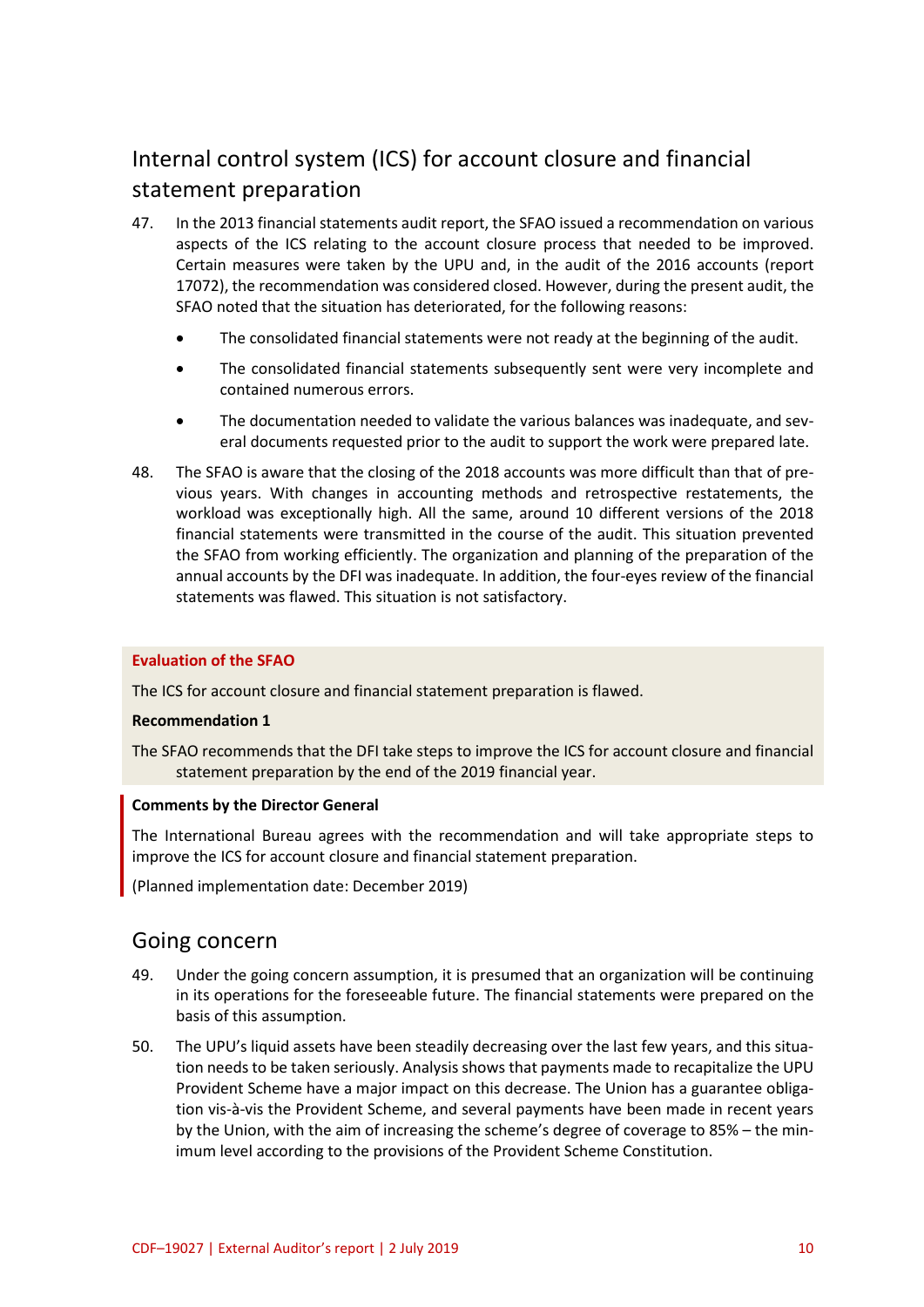- 51. To prevent the cash flow situation from deteriorating, the payment planned for 2017 (5.4 million CHF) was not made, and in 2018 only the sum of 2.4 million CHF was paid into the Provident Scheme instead of the 5.6 million due. The Union therefore failed to honour its guarantee commitments. According to the actuarial expert's latest calculations (situation at 31 December 2018), the total amount needing to be paid in order to ensure a minimum 80% degree of coverage is 24.9 million CHF. The settlement of such an amount would lead to serious cash-flow problems for the Union and, as such, represents a material uncertainty which could cast significant doubt on the organization's ability to continue as a going concern. For information, the actuarial expert calculated that, at 31 December 2018, the amount needing to be paid by the Union in order to ensure 100% coverage is 89 million CHF.
- 52. At the Extraordinary Congress in Addis Ababa in October 2018, two resolutions relating to the Provident Scheme were passed. Firstly, the minimum degree of coverage was reduced from 85% to 80%. This decision goes against both the recommendation by the expert in occupational providence matters and the opinion of the External Auditor. It also does not abide by the decision of the supervisory authority. Secondly, the International Bureau was charged with entering into negotiations with the United Nations Joint Staff Pension Fund with a view to the Union's participation in that fund. This does not, however, eliminate the need to recapitalize the Provident Scheme before any transfer. In the SFAO's view, neither of these measures is capable of resolving the problem of recapitalizing the UPU Provident Scheme. For this reason, it considers that recommendation 2/18055 from its last report remains relevant.
- 53. In addition, two other factors threaten the organization's cash flow:
	- The renovation work needed on the building;
	- The risk that the United States of America leaves the UPU.
- 54. The renovation work is needed because the electrical installations and fire protection are obsolete and need to be brought into line with current standards. Some refurbishment work is also planned in order to host new tenants. According to the latest available estimates, the cost of the work will total some 14.5 million CHF. As the organization is unable to meet the cost of this work itself, a request for funding has been made to the Swiss Confederation. However, even if this meets with a positive response, a financial contribution by the UPU will be essential.
- 55. The United States denounced the UPU Constitution and announced its withdrawal from the organization on 18 October 2018. The UPU management is doing everything it can to find a solution that will persuade the United States to remain a member of the organization. However, there is a major risk of withdrawal. This would have significant financial consequences. The inflow of funds from this country amounts to approximately 2.7 million CHF per year (2.1 million in mandatory contributions to the Union and 0.6 million from other contributions and various products). Though the 2019 contributions are payable in full by the United States under the current rules, a definitive withdrawal would impact the income of the organization as of 2020. It should be noted that an Extraordinary Congress is being held in September 2019. This will allow for discussion of the various possible options linked to the US announcement of withdrawal. This Extraordinary Congress is seen as a final chance to find a solution.
- 56. If the US departure is confirmed, the SFAO believes that the UPU should consider the possibility of billing that country for its share of the overall amount of 24.9 million owed under the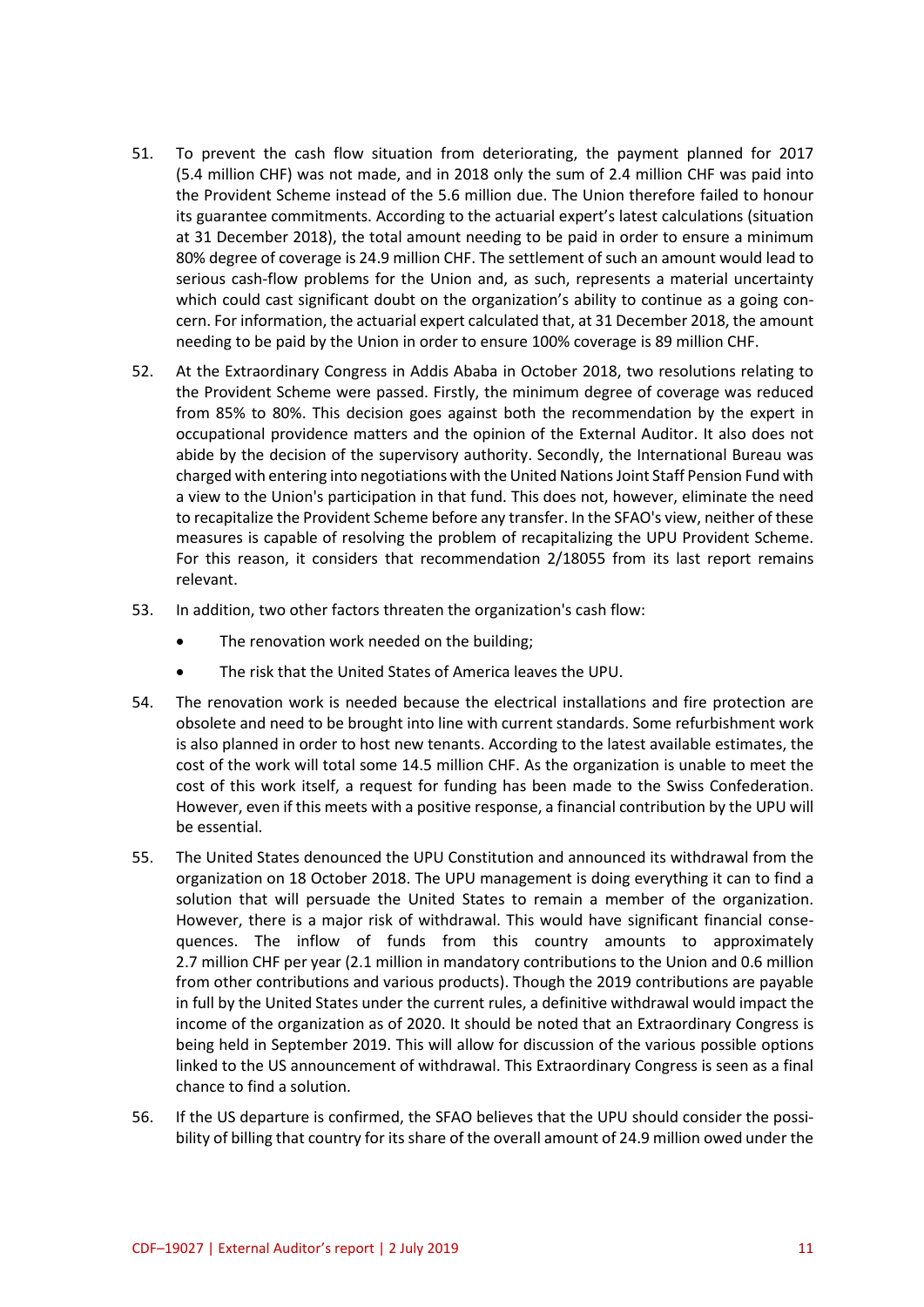Provident Scheme guarantee. Such a step appears justified as, by leaving the organization, the United States could no longer participate in the future financing of the Provident Scheme.

- 57. The UPU should also consider a contribution by the translation services to the recapitalization of the Provident Scheme: to date, the Union alone has made payments aimed at recapitalizing the Scheme. Seeking the translation services' assistance would be justified, as their staff are also insured by the Provident Scheme.
- 58. The SFAO asked the UPU General Management to evaluate the UPU's ability to continue as a going concern. The General Management based its assessment on a five-year liquidity plan which takes account of the various possibilities. The SFAO notes that, according to the worstcase scenario, the Union would find itself in deficit in 2023, which is worrying. Despite this, the conclusion reached by the General Management was that the UPU is able to continue as a going concern in the short and medium term.
- 59. In the light of this situation, it is essential for the General Management to ensure that available resources are used in the most economical manner possible, so as to avoid further reducing the UPU's ability to continue as a going concern.

#### **Evaluation of the SFAO**

Although operational continuity may not be threatened in the short term, the SFAO still considers the financial situation of the UPU to be worrisome.

#### **Comments by the Director General**

The General Management fully shares the view expressed by the External Auditor. The General Management recalls that it has repeatedly drawn member countries' attention to this situation (Congress, Council of Administration). Consequently, the 2016 Istanbul Congress and 2018 Addis Ababa Congress confirmed that this concern was being taken on board in the form of the setting up of task forces on the financing of the organization and on the Provident Scheme issue (long-term Union obligation).

#### Cash and cash equivalents

- 60. The balances of the various cash accounts at 31 December 2018 were compared with those obtained from statements issued by the depositories. The cash amounts posted (52.7 million CHF in total) comply with the principle of the availability of funds within 90 days.
- 61. In accordance with IPSAS 2, note 3 to the consolidated financial statements indicates the portion of cash holdings available for use and the portion subject to restrictions. At 31 December 2018, the UPU held only a total of 19.5 million CHF, with the balance subject to restrictions. The steady fall in cash freely available to the Union continued this year. The CFAO recalls that this portion still totalled 30 million CHF at the end of 2014.
- 62. During the interim audit, the SFAO examined the internal control system (ICS) in cash and investment processes. This audit yielded a good result and the SFAO noted that the ICS in question exists and works efficiently. This examination did, however, reveal that one person had individual signing authority on a bank account. This problem stemmed from an error by the bank, and the necessary measures were quickly taken to ensure that the principle of joint signature by two persons is followed for all accounts.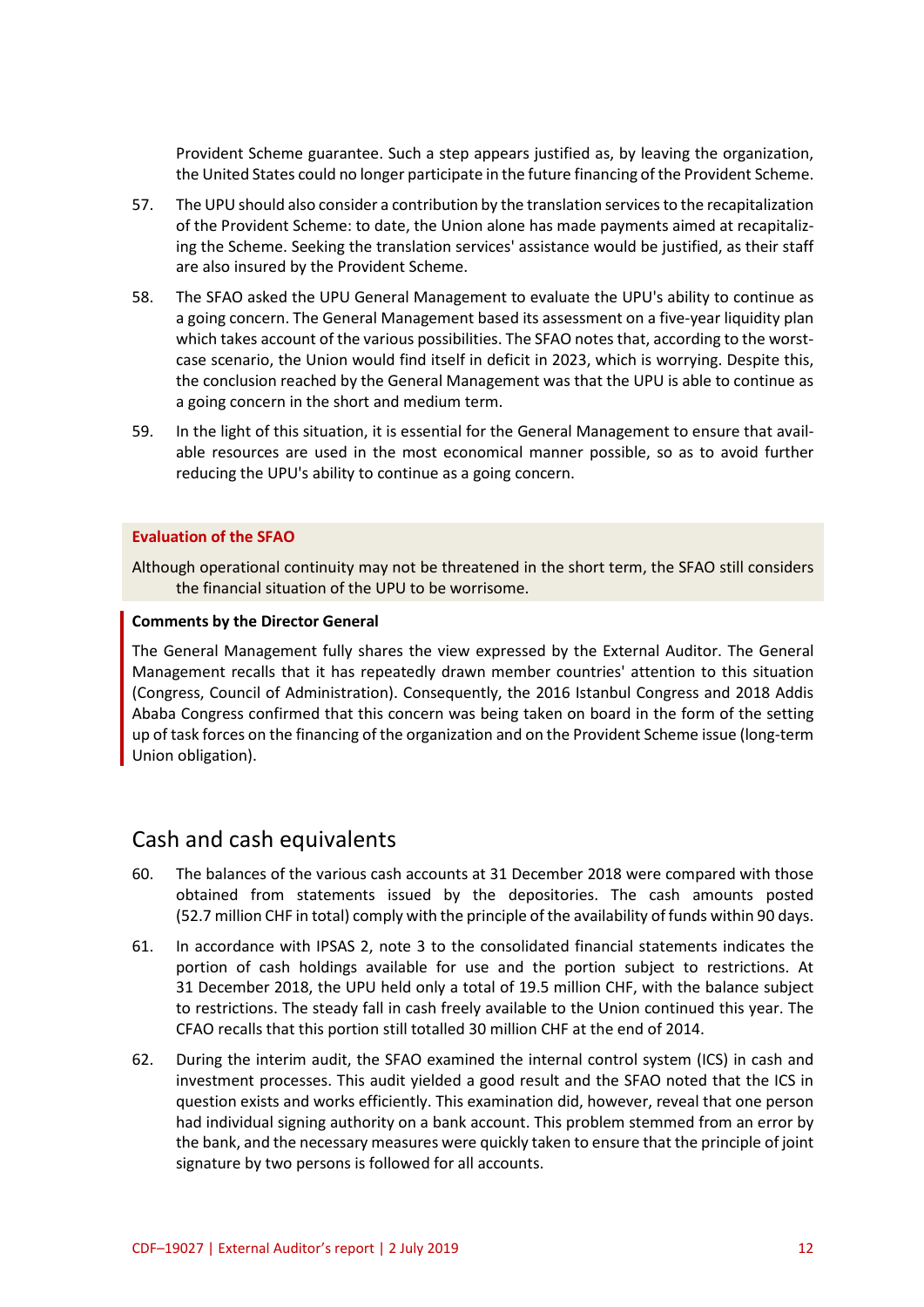#### Investments

- 63. Total current investments amounted to 38.8 million CHF at the end of 2018. Meanwhile, investments only realizable after 31 December 2019 amounted to 69.3 million CHF and were presented with the non-current assets. Total investments therefore amounted to 108.1 million CHF, up slightly from 103 million CHF at 31 December 2017.
- 64. In 2014, the UPU invested 70 million USD in a capital guarantee fund. The fund was reimbursed in 2018. Following a call for tenders, a new portfolio manager mandate was awarded to a Swiss bank, and the UPU decided to invest its funds in a new financial instrument. In October 2018, several bonds with maturities ranging from 2019 to 2022 were acquired for a total of 70.5 million USD.
- 65. These bonds are considered held-to-maturity financial assets. In line with IPSAS 29, they are therefore valued at amortized cost, using the effective interest rate method. At 31 December 2018, these bonds were presented in the balance sheet for a total of 69.1 million CHF.

## Accounts receivable (exchange and non-exchange transactions)

- 66. During the interim audit, the SFAO carried out various checks on accounts receivable. The checks showed that sanctions had been duly imposed on all the member countries that should be under sanctions according to the current rules. Likewise, an examination of existing amortization plans and those created, ending or cancelled in 2018 showed no particular problems.
- 67. At the Extraordinary Congress in Addis Ababa, a resolution was adopted to standardize the invoiced interest rates on debts in arrears for services and those for statutory contributions. The rate is now 5% for all debts in arrears. This change, proposed by the SFAO in its 2014 financial statements audit report, will reduce the risk of error and lighten the administrative burden for the DFI.
- 68. Current receivables (from both exchange and non-exchange transactions) represented a net value of 34.5 million CHF (56.7 million CHF at the end of 2017), and non-current receivables (from non-exchange transactions) 0.5 million CHF (0.2 million CHF at the end of 2017). Overall, there was therefore a significant decrease in total receivables between 2017 (56.9 million CHF) and 2018 (35 million CHF). This fall was mainly due to a fall of 21 million CHF in UPU\*Clearing receivables.
- 69. In its report of 16 June 2017, the SFAO noted that the rules applied by the UPU on provision for doubtful debts result in significant distortions in the accounting results over time, with significant income presented in the accounts in the years when Congresses are held, and the opposite effect in other years. It was for this reason that the SFAO recommended that the UPU consider a change in these rules, in order to increase the comparability of results over time. The UPU decided to provision all invoices issued more than two years ago, regardless of whether they are covered by an amortization schedule. These new rules have been applied since 1 January 2018.
- 70. This change in accounting methods not only serves to avoid variations in the result that are not justified from an economic point of view, but also to improve the quality of financial information. In the ageing analysis of receivables in note 4 to the 2017 consolidated financial statements, before restatement, the UPU presented an amount of more than 10 million CHF for unpaid and doubtful debts towards the Union. This large amount formed part of the net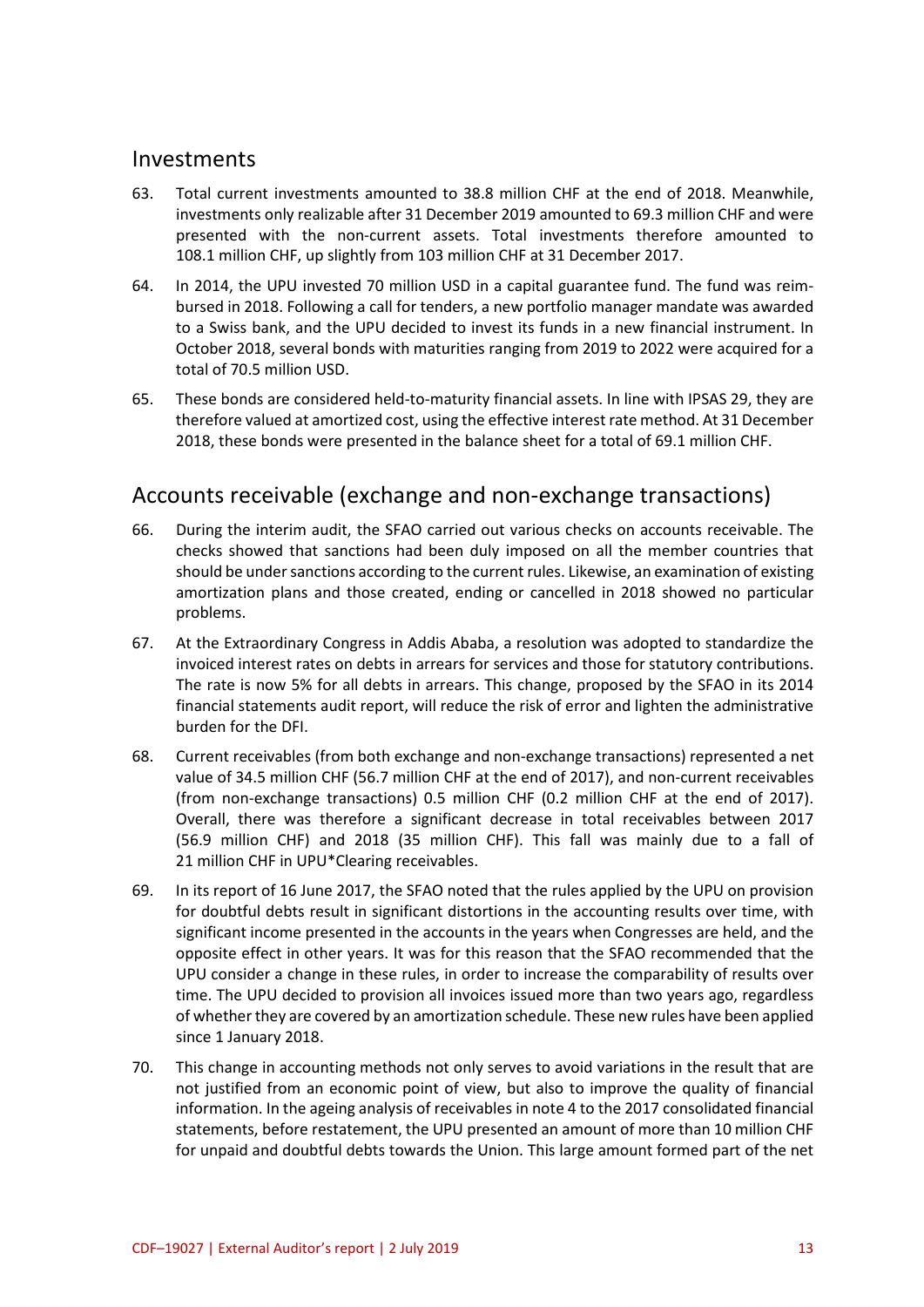receivables shown on the assets side of the balance sheet, and represented almost one third of the Union's net receivables at the end of 2017. At 31 December 2018, these unpaid and doubtful debts are fully provisioned and as such are no longer presented in the balance sheet.

#### Inventories

71. Inventories are recorded on the balance sheet for a total of 192,326 CHF (192,580 million CHF at the end of 2017). They consist of barcode labels, UPU souvenirs offered for sale, and postage stamps.

#### Other current and non-current assets

- 72. Other current assets total 4.2 million CHF and include, in particular, prepaid expenses and deferred charges, staff advances, other advances and tax advances. The significant increase compared to the balance at 31 December 2017 (2.9 million) was due in large part to interest accrued on bonds acquired in 2018.
- 73. Social Fund advances due to be repaid in more than a year's time total 24,633 CHF and are presented under "Other non-current assets".

#### Equipment

- 74. Tangible assets amounted to 2.1 million CHF at the end of the financial year. They are broken down into two types: IT equipment and other equipment (machines, furniture and material). The depreciation is based on the straight-line methodology in accordance with the estimated useful life of the asset, as defined in note 2 to the consolidated financial statements. In line with IPSAS, the various heritage assets, such as the stamp collection, were not capitalized.
- 75. The detailed checks on the amounts put to account in 2018 did not reveal any particular problems. A critical review and detailed tests in different expenditure accounts were also performed to check that the principles for accounting of tangible assets had been followed.
- 76. During the interim audit, the SFAO carried out an inventory of a few tangible assets to verify their existence. This check led to the identification of a sum of 120,504 CHF corresponding to preliminary studies on the updating of the electrical installations. This element did not meet the conditions for being capitalized. The DFI made the necessary corrections.

#### Intangible assets

77. The balance under this heading stood at 503,637 CHF. During the interim and final audits, the SFAO performed a critical review and detailed tests of the different expenditure accounts in order to ensure that the principles for recognition of intangible assets had been followed.

#### Land and buildings

78. The value of the building as recorded on the balance sheet is 24 million CHF. The rights for use of the land were not recognized. As regards the non-repayable subsidies received, these are presented as deductions from the value of the building.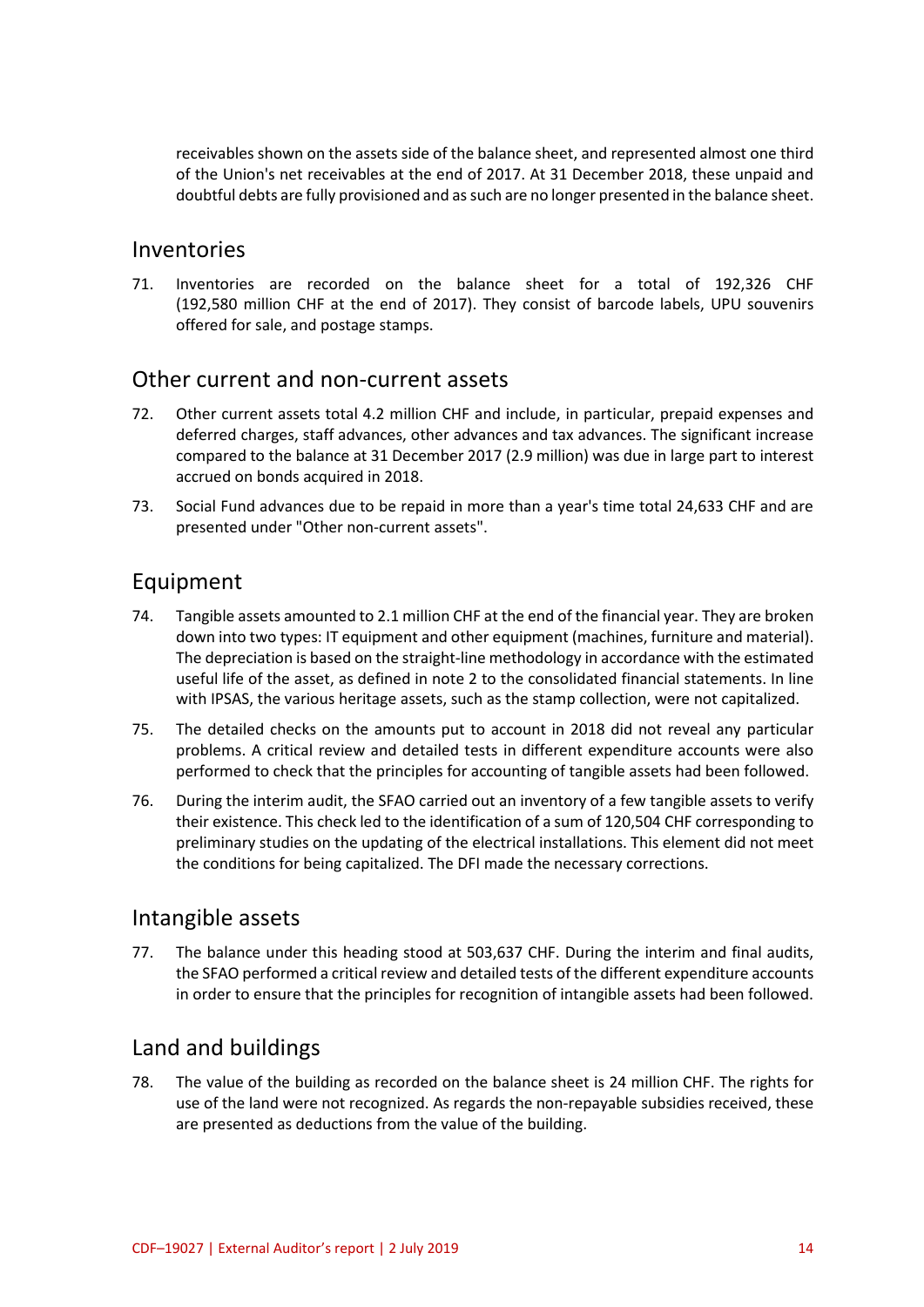## Accounts payable and accrued expenses

- 79. The amount of 11.7 million CHF on the liabilities side of the balance sheet was substantiated in the course of the checks. The balances of the different accounts checked here are regularly monitored by the DFI.
- 80. The substantial drop in the balance at the end of 2017 (-20.1 million CHF) was mainly due to a similar decrease in UPU\*Clearing accounts payable.

### Short-term employee benefits

81. The provision for overtime and accrued leave days amounts to 2 million CHF, a slight increase compared to 2017. The accuracy of the amounts was checked by analyzing the individual data of UPU staff.

### Deferred revenue

- 82. Deferred revenue is recognized as a liability on the balance sheet for a total amount of 73.3 million CHF. It represents the assessed contributions billed in advance, and tied funds received from third parties. The amount is stable compared with 2017.
- 83. Following a recommendation by the SFAO, the DFI prepared a list of inactive tied third-party funds and tied own funds. This approach enables funds that are able to be closed to be identified. This work began in 2016 and continued throughout 2017 and 2018, with the majority of inactive funds being closed, and the SFAO considers the recommendation to have been implemented. A process enabling systematic identification of inactive funds has been put in place and steps have been taken to process them.
- 84. At the end of 2018, there were no negative funds shown under conditional voluntary funds.

#### Advance receipts

85. Advance receipts totalled 86.7 million CHF, slightly up on the previous year (+6%). They essentially comprise the credits available to designated operators for carrying out QSF projects, which amounted to 77.7 million CHF at the end of 2018.

### Funds-in-trust held for translation services

- 86. The three translation services are not included in the consolidation perimeter. The UPU has no significant influence or control over the decisions and activities of these services. The activities are decided upon solely by the bodies of the three services, and their annual accounts are approved by the same bodies. This is also the case for the budget and expenses. The UPU is merely the agent for the management and administration of these three services. They thus have separate financial statements.
- 87. The amount of 7.2 million CHF, shown under current liabilities, represents the three current accounts managed by the Union on behalf of the translation services. The amounts held are as follows: 4.5 million CHF for the Arabic Translation Service, 2.3 million CHF for the English Translation Service, and 0.4 million CHF for the Portuguese Translation Service. The General Management informed the SFAO that the UPU does not intend to reimburse the translation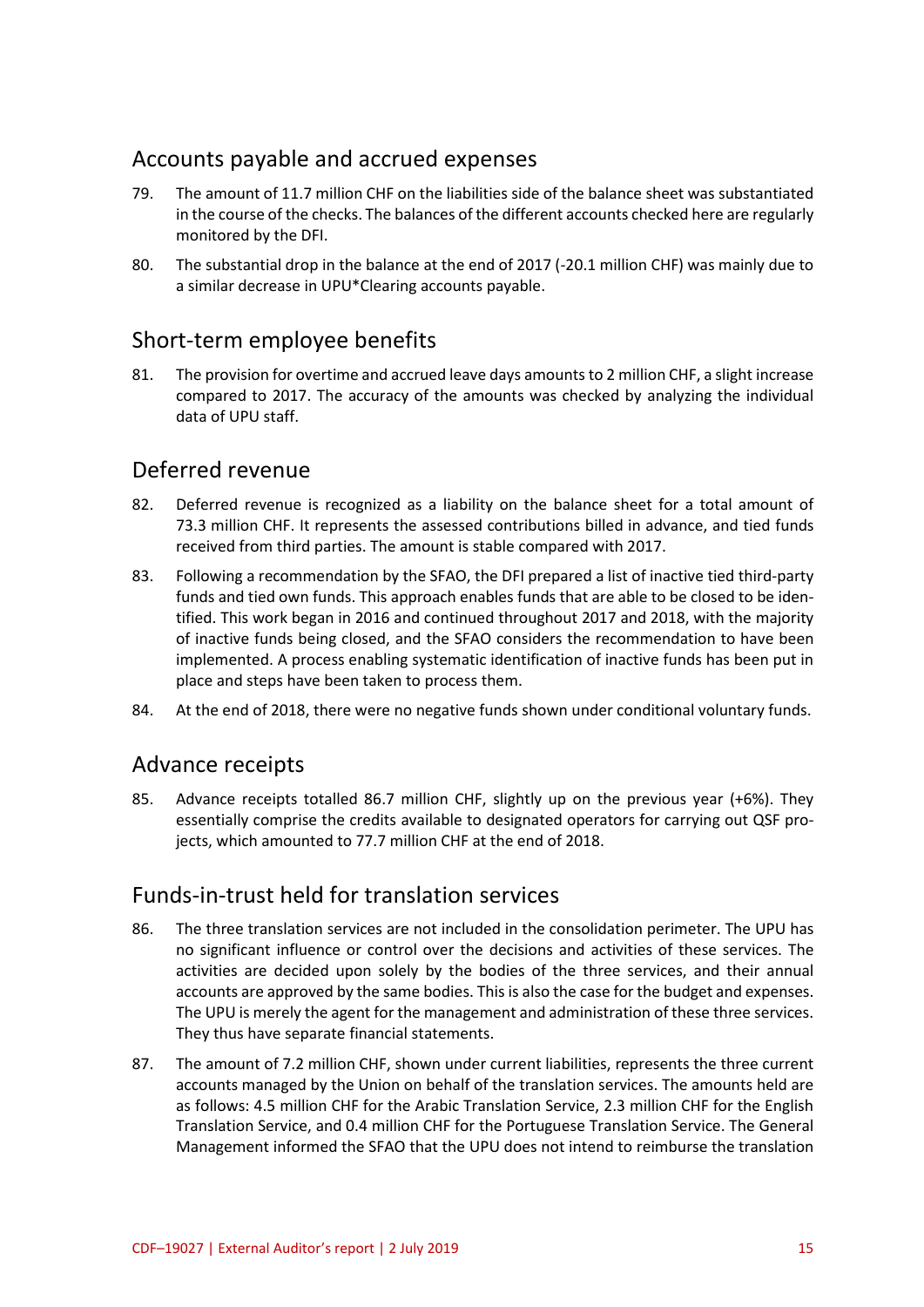services for these current accounts, as these services' long-term employee benefits (Provident Scheme and health insurance scheme) far outstrip the amount of these shortterm assets.

#### Borrowing

- 88. The interest-free loan representing funds borrowed from the Swiss Confederation to build the headquarters building is shown under two distinct headings on the liabilities side of the balance sheet. The portion of the loan that is payable in the upcoming year is shown under current liabilities for an amount of 375,760 CHF (the same figure as at 31 December 2017). The portion of the loan that is not payable in the upcoming year is shown under non-current liabilities for an amount of 375,756 CHF (751,516 CHF at 31 December 2017). The loan payable after one year is shown on the balance sheet at amortized cost, using the effective interest rate method.
- 89. Calculated using a discount rate of 1.15%, the value of the theoretical interest for 2018, which the UPU would have had to pay if the loan had been carried out under normal market conditions, would be 12,671 CHF. As for the total value of the interest waived up until the final reimbursement in 2020, this amounts to 12,768 CHF.

#### Provisions

- 90. The provision entered on the liabilities side of the balance sheet concerns proceedings and litigation under way. In late 2017 and early 2018, three verdicts with significant financial consequences were published by the Administrative Tribunal of the International Labour Organization. A total of 1.9 million CHF was paid in 2018 to the persons concerned.
- 91. Three cases that already existed in 2017 are still in progress, and a new case was filed during the 2018 financial year. These cases still concern the people who were terminated in 2015. The Legal Affairs Directorate provided its best estimate of the amount that the UPU might have to pay for the legal proceedings under way. This estimate is 452,000 CHF. The total amount of the provision was significantly lowered following the large payouts in 2018.

### Long-term employee benefits

- 92. Actuarial liability relating to pensions and various other UPU employee benefits was put to account in accordance with the new IPSAS 39. The actuarial analysis was performed by the UPU consultant actuary.
- 93. Long-term employee benefits, calculated using the projected unit credit method, are shown as a liability on the balance sheet for an amount of 242.4 million CHF. The two most significant amounts concern net obligations to the UPU Provident Scheme (202.7 million CHF) and after-service health insurance (35.4 million CHF). The details of all the obligations are given in note 12 to the consolidated financial statements.
- 94. The benefits for active staff working or retirees having worked in the three translation services were calculated separately by the consultant actuary, as their accounts are not consolidated.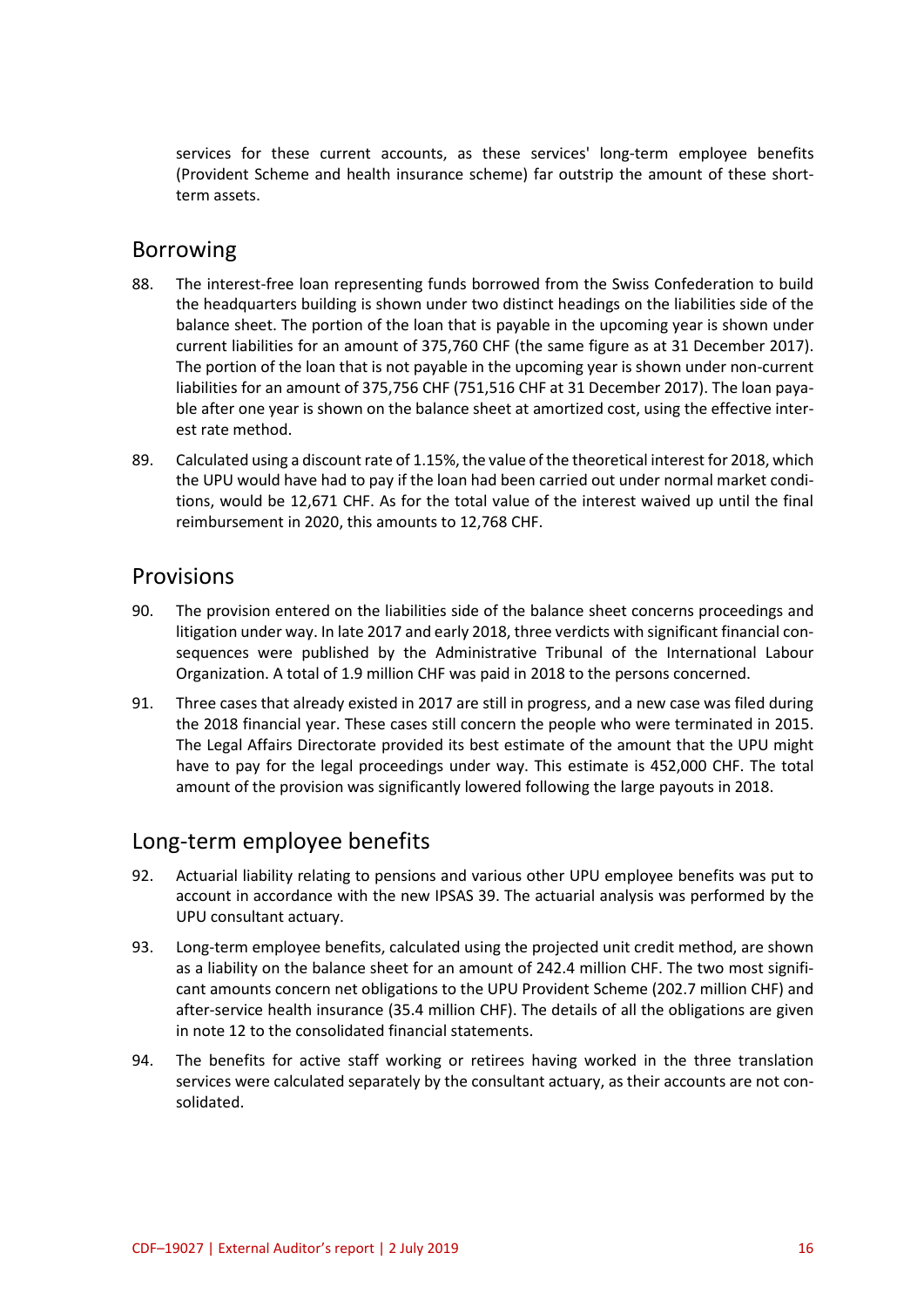- 95. The SFAO examined the application of IPSAS 39, the completeness and accuracy of the data used as a basis for the actuary's calculations, the assumptions used, and the entries into the accounts.
- 96. As already noted, the switch from IPSAS 25 to IPSAS 39 had a very significant impact on the UPU accounts, with long-term employee benefit obligations rising from 146.8 million CHF (2017 accounts according to IPSAS 25) to 242.4 million (2018 accounts according to IPSAS 39). This is due to accounting for the unrecognized accumulated actuarial loss using the corridor method that was applied up until 31 December 2017. In accordance with IPSAS 3, the accounts of previous financial years were restated to provide a basis of comparison.

#### Net assets

- 97. Net assets comprise tied own funds<sup>[3](#page-16-0)</sup>, untied (or uncommitted) own funds<sup>[4](#page-16-1)</sup>, and reserves. The reserves are made up of the Social Fund, the IPSAS reserve, the building reserve, and the Special Activities Fund. At the end of 2018, the shortfall on the balance sheet stood at 197.6 million CHF.
- 98. At the end of 2018, the WNS reserve which is part of the tied own funds had a negative balance (58,565 CHF at 31 December 2018). As income is expected in 2019, the SFAO has not made a proposal to reassign this reserve as a deduction from uncommitted own funds. The UPU should, however, monitor this fund throughout 2019.

#### Revenue and expenses

- 99. The Union's revenue and expenses were the subject of analytical checks and detailed tests based on the materiality threshold applied for both the interim and final audits.
- 100. As regards staff costs, in-depth analytical examinations and detailed checks were carried out on the salaries of about 40 people for the period from 1 January to 30 September 2018. All the elements making up the salary were checked, and no errors were found.
- 101. Despite the recommendation made in the report of 5 June 2018, the keeping of personnel files is still not satisfactory. The SFAO found that in several cases, family declarations were missing from files, and where they were present, they often were not up to date. This is in spite of the fact that the DRH regularly requests these declarations from the persons concerned. These documents and the associated ones (proof of financial support for a father or mother, declaration of schools, spouses' pay slips, etc.) are not systematically filed in the personnel files. The DRH still needs to make efforts to improve this situation.
- 102. Other areas such as sales, voluntary contributions, statutory contributions and other annual contributions, interest on accounts receivable, project expenses, travel expenses, consultants' services and external contracts, general operating costs and financial income and expenses were the subject of spot checks during the interim and final audits.

**.** 

<sup>&</sup>lt;sup>3</sup> Accumulated surplus of other funds and accumulated surplus of controlled entities.

<span id="page-16-1"></span><span id="page-16-0"></span><sup>4</sup> Accumulated deficit of Union funds.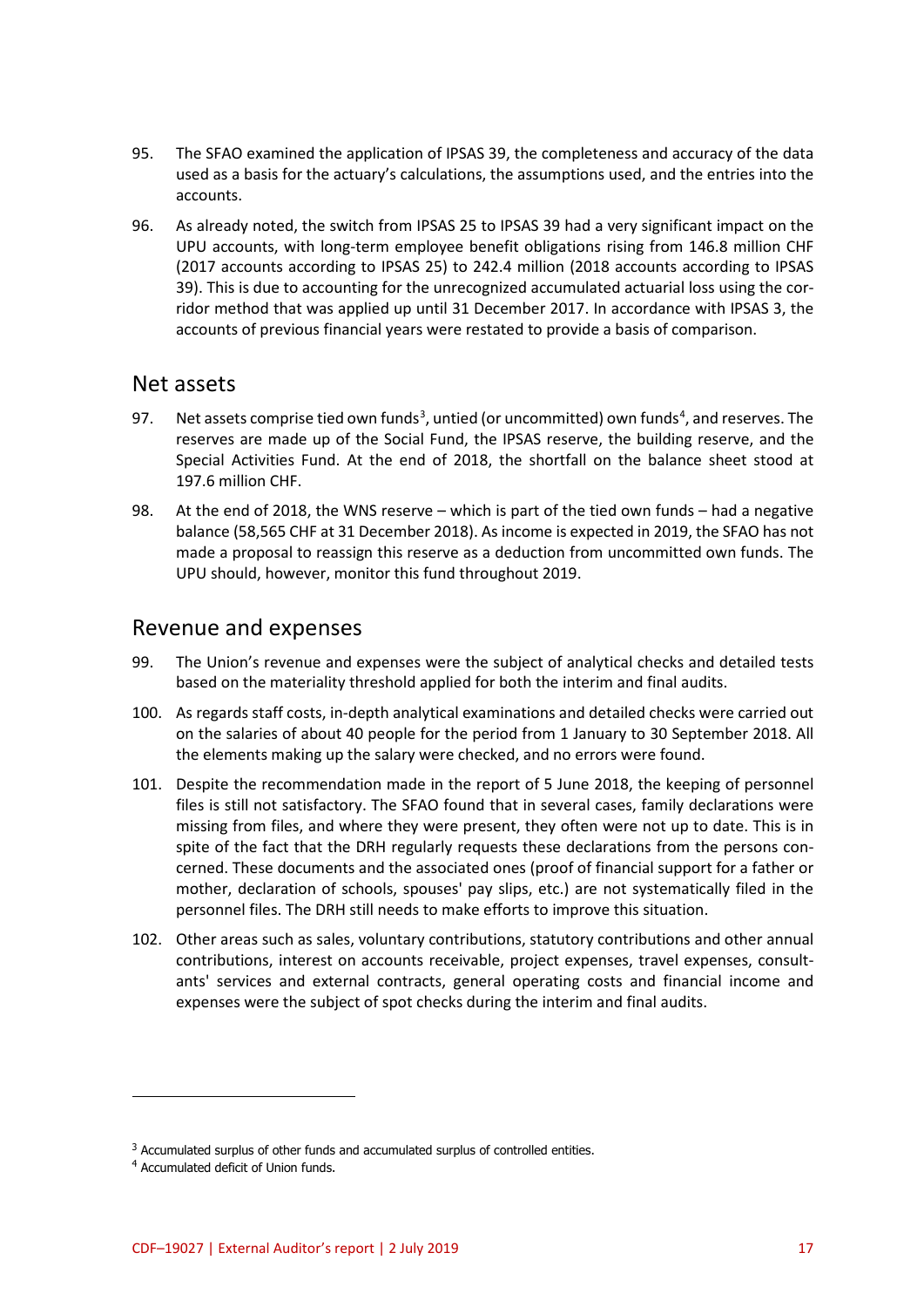## Related party information

- 103. Note 18 to the consolidated financial statements shows an amount of 3.1 million CHF for 2018, corresponding to the salaries (annual average) of the 10.4 senior managers at the UPU. The total amount for 2017 was 3.4 million CHF for 10.7 senior managers.
- 104. In accordance with IPSAS 20, note 18 draws a distinction between the individuals at the head of an organization and the directors reporting to them. In 2018, the total aggregate remuneration for the Director General and the Deputy Director General amounted to 822,864 CHF, and that of the other directors was 2.3 million CHF.

## Statement of cash flow

105. The SFAO reviewed the positions in the table of cash flows (financial statement IV) and checked the amounts presented against the opening and closing balances.

### Financial risks

- 106. In accordance with IPSAS 28 to 30, the UPU provides various information on the financial instruments in note 24 to the financial statements. This information has been checked and is correct.
- 107. The SFAO does, however, wish to draw attention to the section on liquidity risk. In this section, the UPU mentions serious cash-flow issues which could result from the payment of 25 million CHF to recapitalize the UPU Provident Scheme. As already noted, this situation represents a material uncertainty which may cast significant doubt on the UPU's ability to continue as a going concern.

## Unrecognized contractual commitments

- 108. According to IPSAS  $1<sup>5</sup>$  $1<sup>5</sup>$  $1<sup>5</sup>$ , the notes should provide information on unrecognized contractual commitments. In addition, according to IPSAS  $17<sup>6</sup>$  $17<sup>6</sup>$  $17<sup>6</sup>$ , the notes should also indicate, for each category of tangible assets included in the consolidated financial statements, the amount of contractual commitments for the acquisition of property, plant and equipment. At 31 December 2018, unrecognized contractual commitments totalled 3.4 million CHF.
- 109. In note 25, the UPU also referred to its commitments relating to operational leasing and income expected from rental of premises. The figures were checked, and the presentation adopted is correct.

## Contingent liabilities

110. As explained in note 26 to the consolidated financial statements, the Union has relationships with three language groups which provide translation services to the UPU member countries belonging to each group. These groups function independently of the Union, which is why

1

<span id="page-17-0"></span><sup>5</sup> IPSAS 1, point 129d

<span id="page-17-1"></span><sup>6</sup> IPSAS 17, point 89c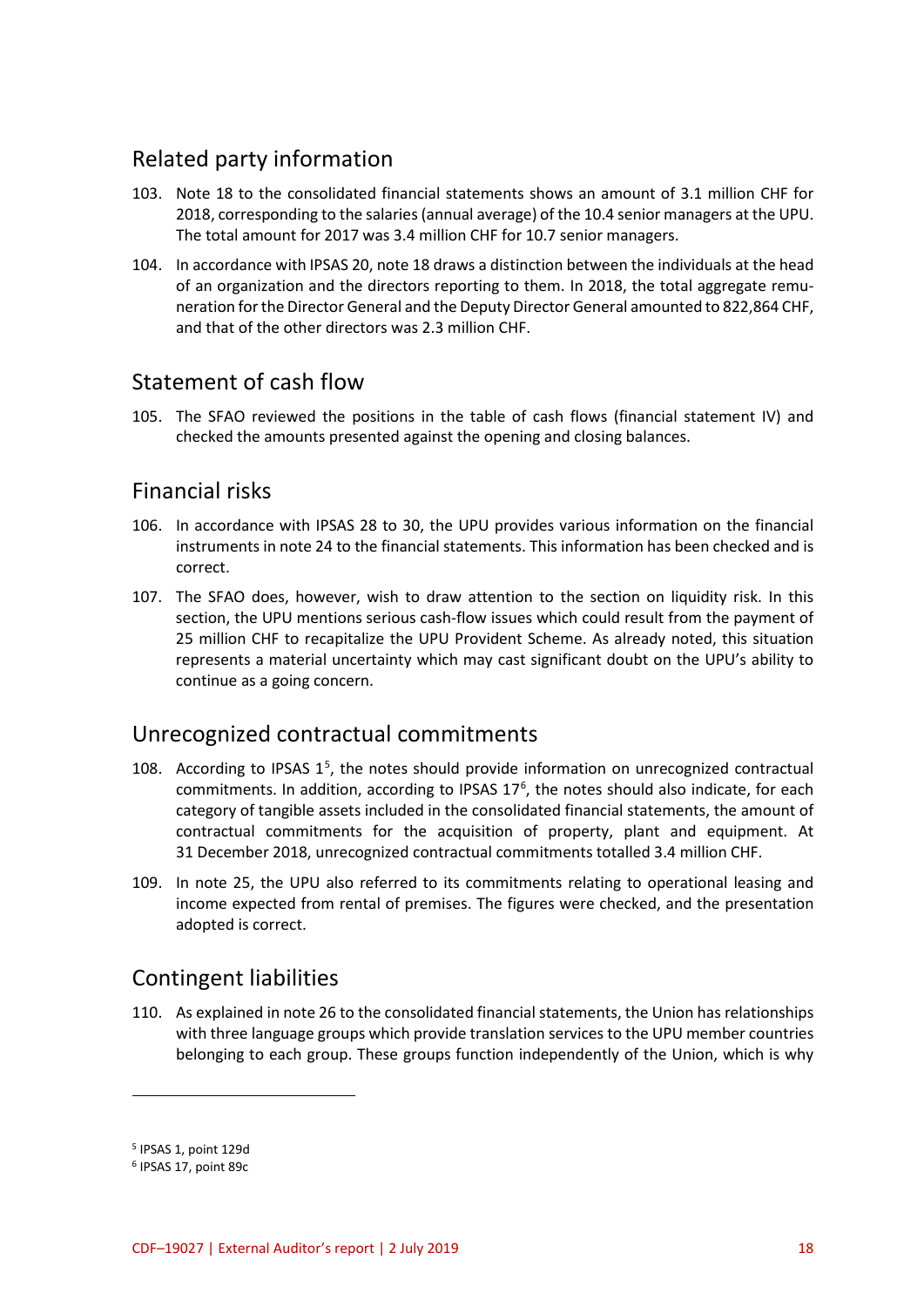their accounts are not consolidated. They appoint their own staff, and their rules state that any financial consequences of a dispute or appeal to the ILO Administrative Tribunal are to be borne by the language group concerned.

111. However, some of the ILO case law indicates that a potential Union obligation towards staff of the three translation services cannot be completely ruled out. Low though this risk is, the UPU mentioned the obligations relating to staff benefits as a possible liability. At the end of 2018, the total amount of 17 million CHF (16.3 million CHF at the end of 2017) represented the net obligations of these three services towards their staff for the Provident Scheme and health insurance after separation from service. The amount in question was calculated by the UPU consultant actuary using the same methodology as for staff benefit obligations for Union staff and staff of the other entities included in the consolidated accounts.

#### Segment reporting

112. This information appears in note 27 to the consolidated financial statements. This reporting allows for assets, liabilities, expenses and revenue to be broken down into the various segments. The presentation adopted by the UPU complies with the requirements of IPSAS 18.

### List of additional entries not put to account

113. The SFAO identified certain problems in the course of the audit and proposed account entries to correct them. These were recorded by the DFI. There are thus no additional entries not put to account to mention.

## Conclusion

- 114. As a result of the work carried out, the SFAO is in a position to confirm that the UPU's 2018 consolidated financial statements have been presented in conformity with IPSAS. Moreover, and considering the pre-defined materiality threshold, it also confirms that the accounting data published in the consolidated financial statements corresponds with the UPU accounts.
- 115. The SFAO does, however, point out that the financial situation is worrying, and that measures need to be taken to guarantee the organization's ability to continue as a going concern. It draws attention to the section on liquidity risk in note 24 to the financial statements, which indicates that the payments to be made to the UPU Provident Scheme could cause serious cash-flow problems for the organization. As indicated in note 24, this situation represents a material uncertainty which could cast significant doubt on the organization's ability to continue as a going concern. The SFAO's opinion on this matter remains unchanged.
- 116. Consequently, it is able to issue the audit opinion attached to this report and drawn up in accordance with paragraph 5 of the Additional terms of reference governing external audit (annexed to the UPU Financial Regulations).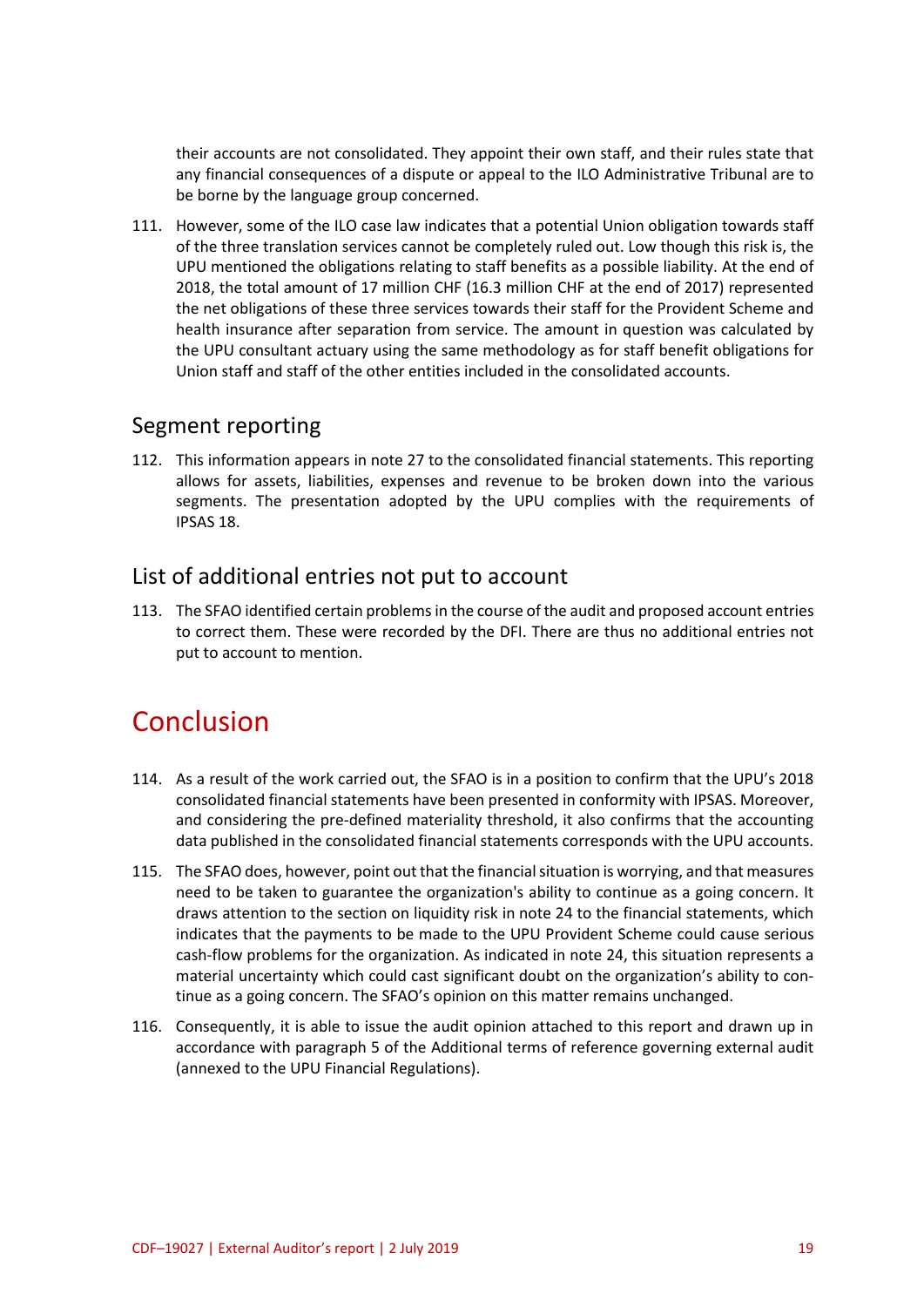#### SWISS FEDERAL AUDIT OFFICE

(External Auditor)

Eric-Serge Jeannet Martin Köhli

Deputy Director **Competence Centre Manager** Competence Centre Manager

#### Annexes:

- 1) External Auditor's report
- 2) Follow-up of recommendations from previous audits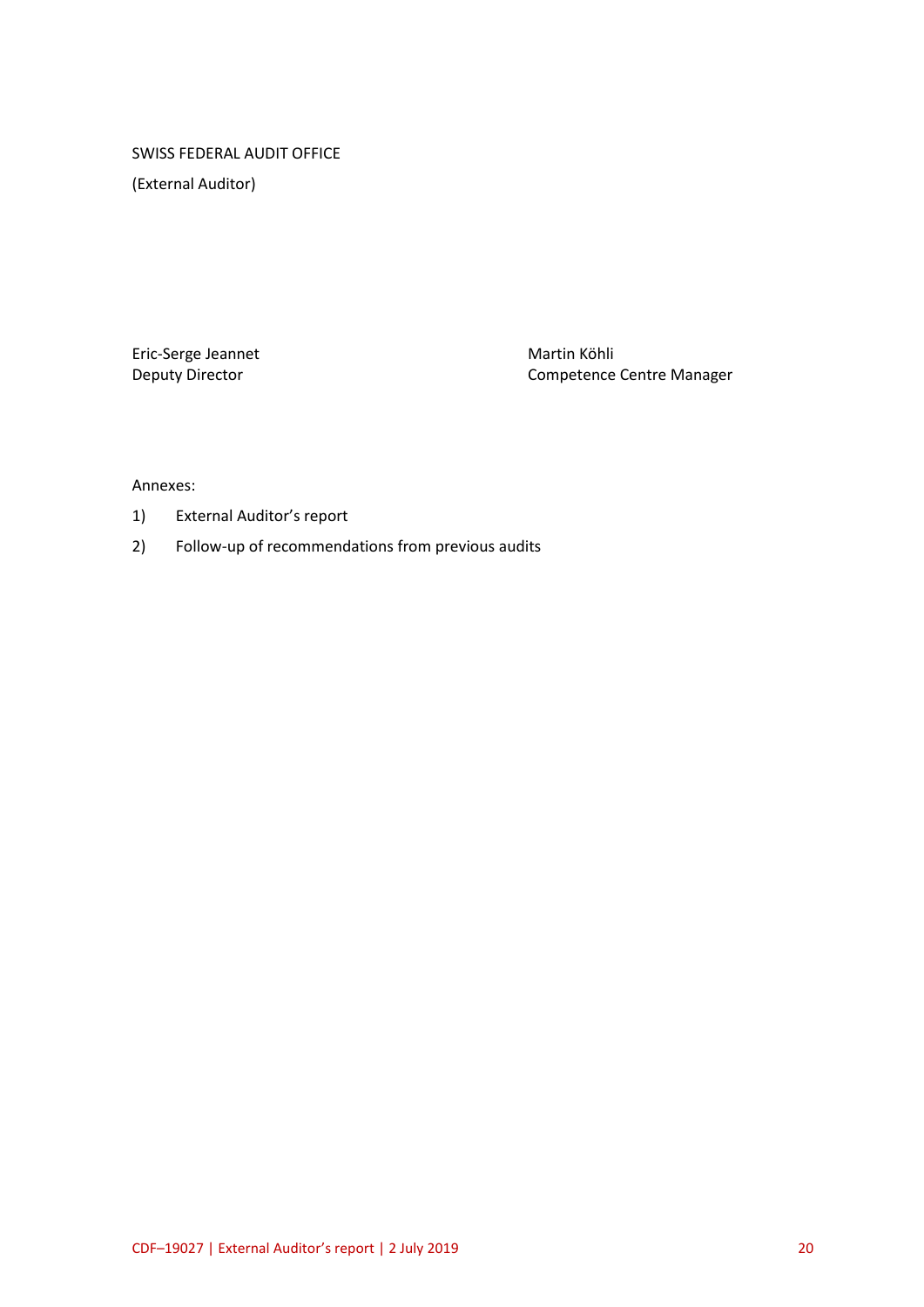## Annex 1: External Auditor's report

## *To the Council of Administration of the Universal Postal Union (UPU)*

### Audit report of the financial statements

#### **Opinion**

The SFAO has audited the consolidated financial statements of the UPU at 31 December 2018, which comprise the statement of financial position (financial statement I), the statement of financial performance (financial statement II), the statement of changes in net assets (financial statement III), the statement of cash flow (financial statement IV), and the statement of comparison of budget and actual amounts (financial statement V), together with the notes attached to the financial statements, including the summary of the principal accounting methods.

In the SFAO's opinion, the consolidated financial statements present fairly, in all material aspects, the financial position of the UPU at 31 December 2018, and its financial performance and cash flows for the financial year ending on that date, in accordance with the provisions laid down in the International Public Sector Accounting Standards (IPSAS) and the UPU Financial Regulations.

#### **Basis for the opinion**

The SFAO conducted its audit in accordance with the International Standards on Auditing (ISAs). Its responsibilities under those standards are further described in the "Auditor's responsibilities for the audit of the financial statements" section of this report. The SFAO is independent of the UPU in accordance with the ethical rules applicable to its audit of the consolidated financial statements in Switzerland, and it has fulfilled its other ethical responsibilities in accordance with these rules. It believes that the audit evidence it has obtained is sufficient and appropriate to provide a basis for its opinion.

#### **Significant doubt on its ability to continue as a going concern**

The SFAO draws attention to the section on liquidity risk in note 24 to the financial statements, which indicates that the payments to be made to the UPU Provident Scheme could cause serious cash-flow problems for the organization. As indicated in note 24, this situation represents a material uncertainty which could cast significant doubt on the organization's ability to continue as a going concern. The SFAO's opinion on this matter remains unchanged.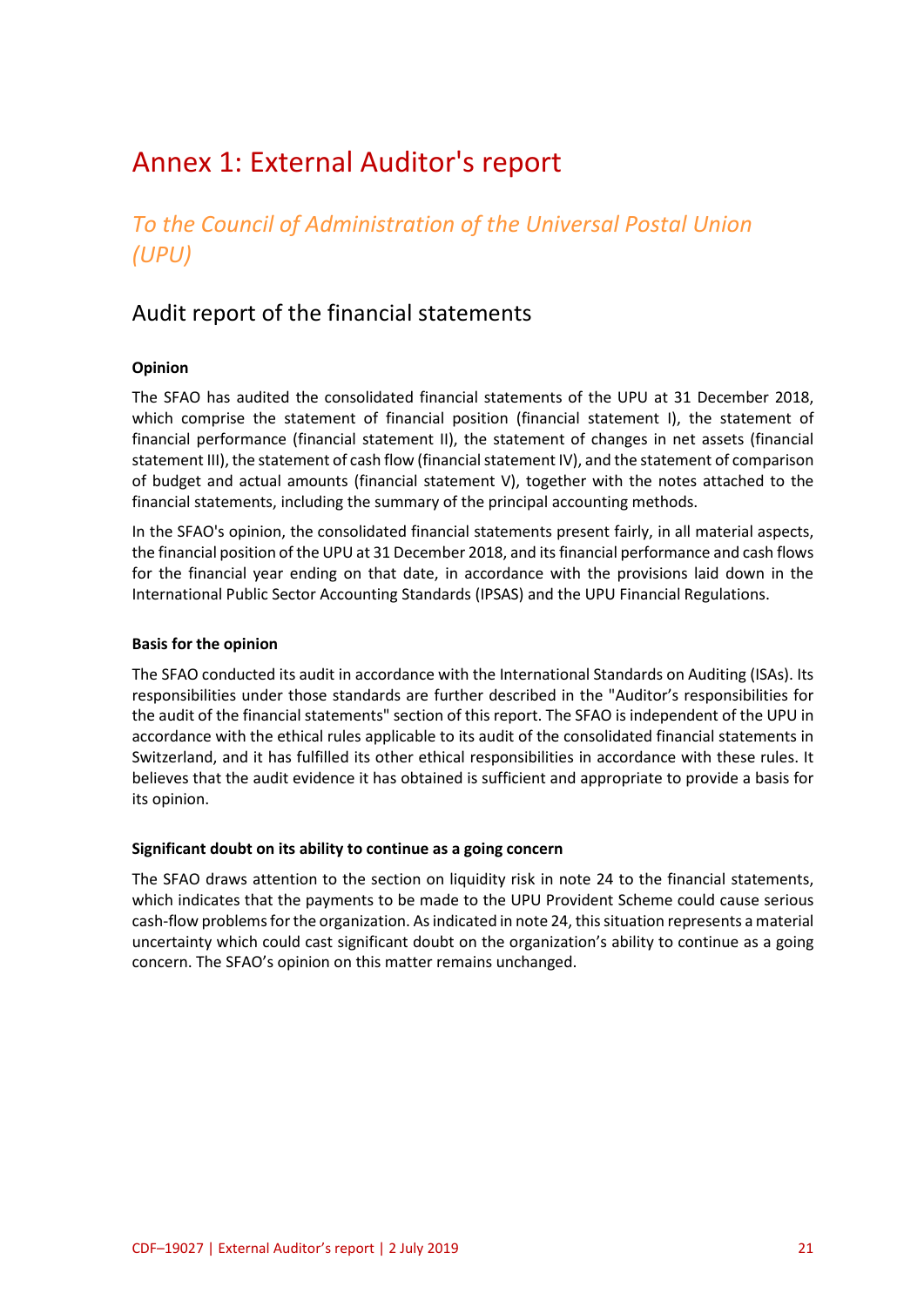#### **Responsibilities of the UPU management for the consolidated financial statements**

The management is responsible for the preparation and fair presentation of the consolidated financial statements in accordance with IPSAS and the UPU Financial Regulations, and for such internal control as it deems necessary to enable the preparation of consolidated financial statements that are free from material misstatement, whether due to fraud or error.

In preparing the financial statements, the management is responsible for assessing the UPU's ability to continue as a going concern, disclosing, as applicable, matters related to going concern and using the going concern basis of accounting unless the management either intends to liquidate the UPU or to cease operations, or has no realistic alternative but to do so.

Those charged with governance are responsible for overseeing the UPU's financial reporting process.

#### **Auditor's responsibilities for the audit of the financial statements**

The SFAO's objectives are to obtain reasonable assurance about whether the financial statements as a whole are free from material misstatement, whether due to fraud or error, and to issue an auditor's report containing its opinion. Reasonable assurance is a high level of assurance, but is not a guarantee that an audit conducted in accordance with ISAs will always detect a material misstatement when it exists. Misstatements can arise from fraud or error and are considered material if, individually or in the aggregate, they could reasonably be expected to influence the economic decisions of users taken on the basis of these financial statements.

As part of an audit in accordance with ISAs, the SFAO exercises professional judgement and maintains professional scepticism throughout the audit. It also:

- Identifies and assesses the risks of material misstatement of the financial statements, whether due to fraud or error, designs and performs audit procedures responsive to those risks, and obtains audit evidence that is sufficient and appropriate to provide a basis for its opinion. The risk of not detecting a material misstatement resulting from fraud is higher than for one resulting from error, as fraud may involve collusion, forgery, intentional omissions, misrepresentations, or the override of internal control;
- Obtains an understanding of internal control relevant to the audit in order to design audit procedures that are appropriate in the circumstances, but not for the purpose of expressing an opinion on the effectiveness of the UPU's internal control;
- Evaluates the appropriateness of accounting policies used and the reasonableness of accounting estimates and related disclosures made by the management;
- Draws conclusions as to the appropriateness of the use of the going concern basis of accounting and, based on the audit evidence obtained, whether a material uncertainty exists related to events or conditions that may cast significant doubt on the UPU's ability to continue as a going concern. If the SFAO concludes that a material uncertainty exists, the SFAO is required to draw attention in its auditor's report to the related disclosures in the consolidated financial statements or, if such disclosures are inadequate, to modify its opinion. Its conclusions are based on the audit evidence obtained up to the date of its auditor's report. However, future events or conditions may cause the UPU to cease to continue its operations;
- Evaluates the overall presentation, structure and content of the financial statements, including the disclosures, and whether the financial statements represent the underlying transactions and events in a manner that achieves fair presentation;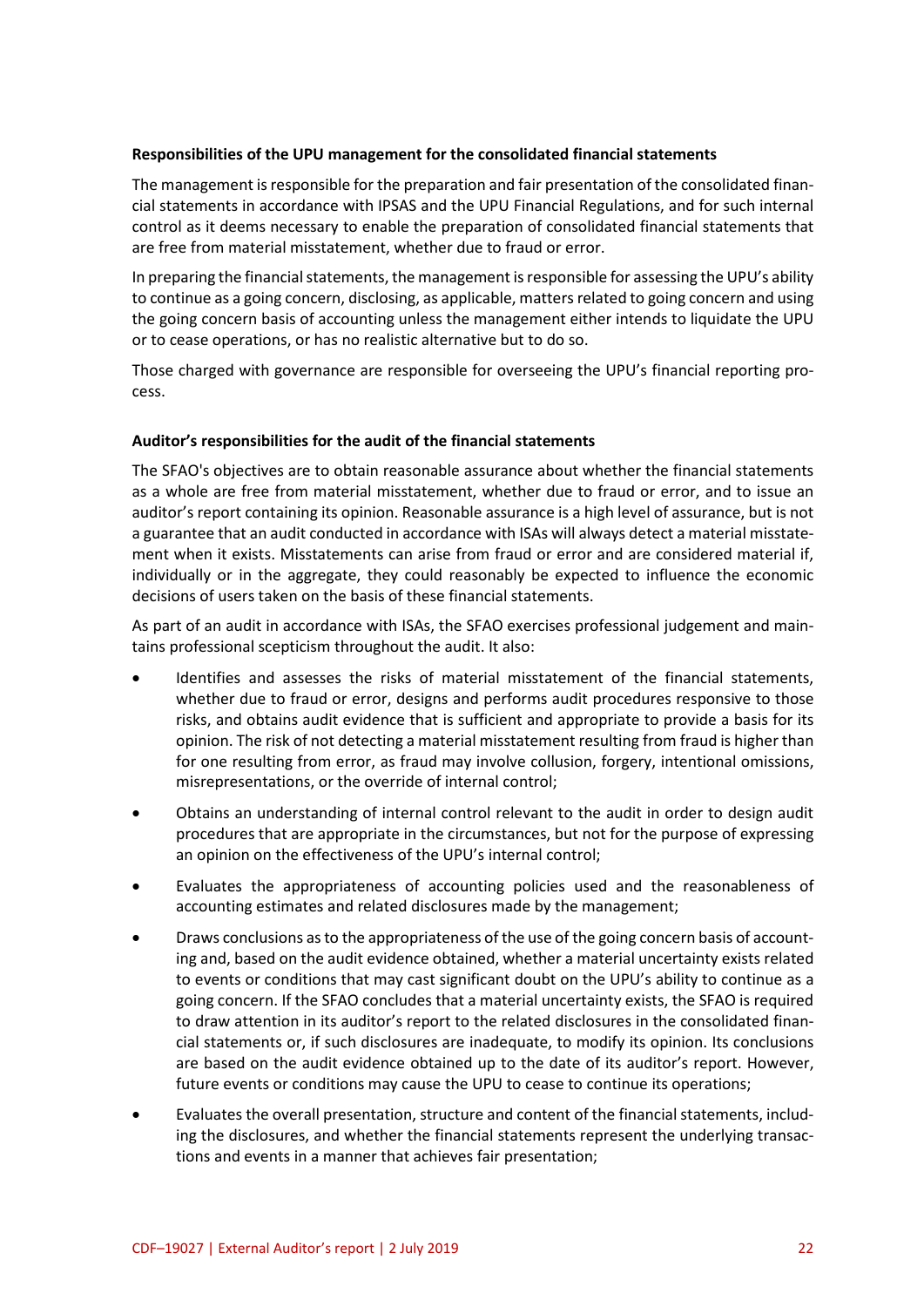• Obtains sufficient appropriate audit evidence regarding the financial information of the entities and business activities within the UPU to express an opinion on the consolidated financial statements. The SFAO is responsible for the direction, supervision and realization of the UPU audit, and assumes full responsibility for its audit opinion.

The SFAO communicates with those charged with governance regarding, among other matters, the planned scope and timing of the audit and significant audit findings, including any significant deficiencies in internal control that it identifies during its audit.

Berne, 2 July 2019

SWISS FEDERAL AUDIT OFFICE (External Auditor)

Eric-Serge Jeannet Martin Köhli

Deputy Director **Competence Centre Manager** Competence Centre Manager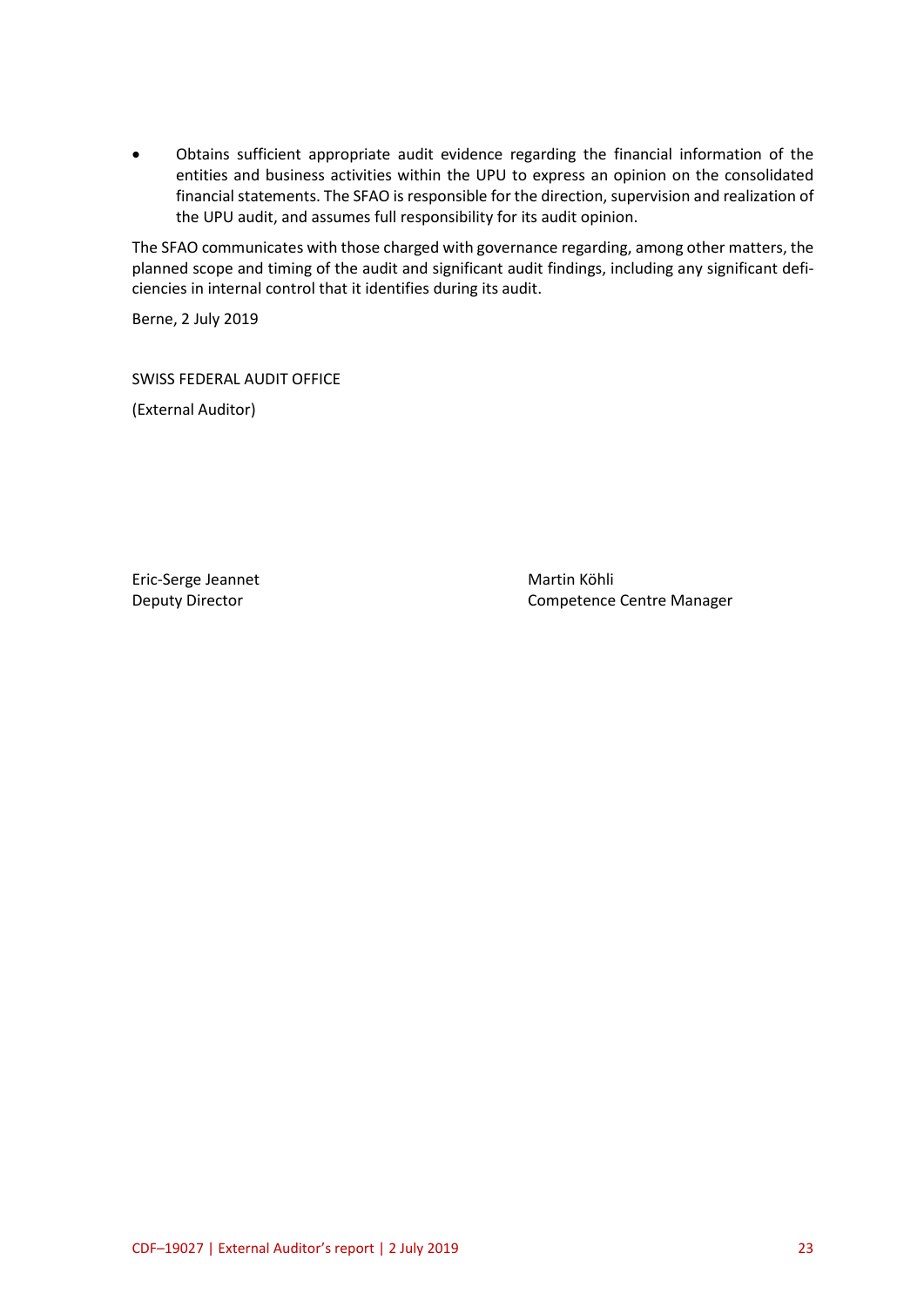## Annex 2: Follow-up of recommendations from previous audits

## Audit report of the financial statements

As indicated in paragraph 22, this annex sets out the status of the recommendations issued in previous audit reports that have not been implemented.

| <b>Audit report</b> |            | <b>Recommendations</b> |            |            |                                          |  |
|---------------------|------------|------------------------|------------|------------|------------------------------------------|--|
| No.                 | Date       | No.                    | Type $1$   | Unit       | <b>Planned date of</b><br>implementation |  |
| 12390               | 20.12.2012 | 4                      | Management | <b>DRH</b> | 31.12.2016                               |  |
| 13262               | 13.06.2013 | 5                      | IT         | <b>PTC</b> | 31.03.2017                               |  |
| 14190               | 30.06.2014 | 2                      | IT         | PTC        | 31.12.2016                               |  |
| 18055               | 05.06.2018 | 1                      | IT         | <b>PTC</b> | 31.12.2019                               |  |
| 18055               | 05.06.2018 | $\overline{2}$         | <b>FS</b>  | <b>DFI</b> | 31.12.2020                               |  |
| 18055               | 05.06.2018 | 3                      | <b>FS</b>  | <b>DRH</b> | 31.07.2019                               |  |

*1 FS: recommendations concerning the consolidated financial statements and accounting Management: recommendations concerning management in general IT: recommendations concerning information technology*

Six recommendations are still outstanding. A detailed list of the recommendations still outstanding along with their current status is presented below.

#### **Detailed table of outstanding recommendations**

**Recommendation 4 from the 20 December 2012 financial audit report (No. 12390) on the process for managing working hours and absences:** I recommend that the UPU update its processes for the management and monitoring of working hours and, in so doing, formalize its related internal control system. Further, an employee departure checklist could be created in addition to the recruitment checklist. The latter could be expanded to include basic training related to the DRH's administrative instructions.

**Comment by the Director General:** The DRH agrees with this recommendation.

The processes related to the management and monitoring of working hours should be updated using the application available for that purpose (Qualigram). This could be one of the DRH's objectives for 2013 and would result in the updating of the internal control system.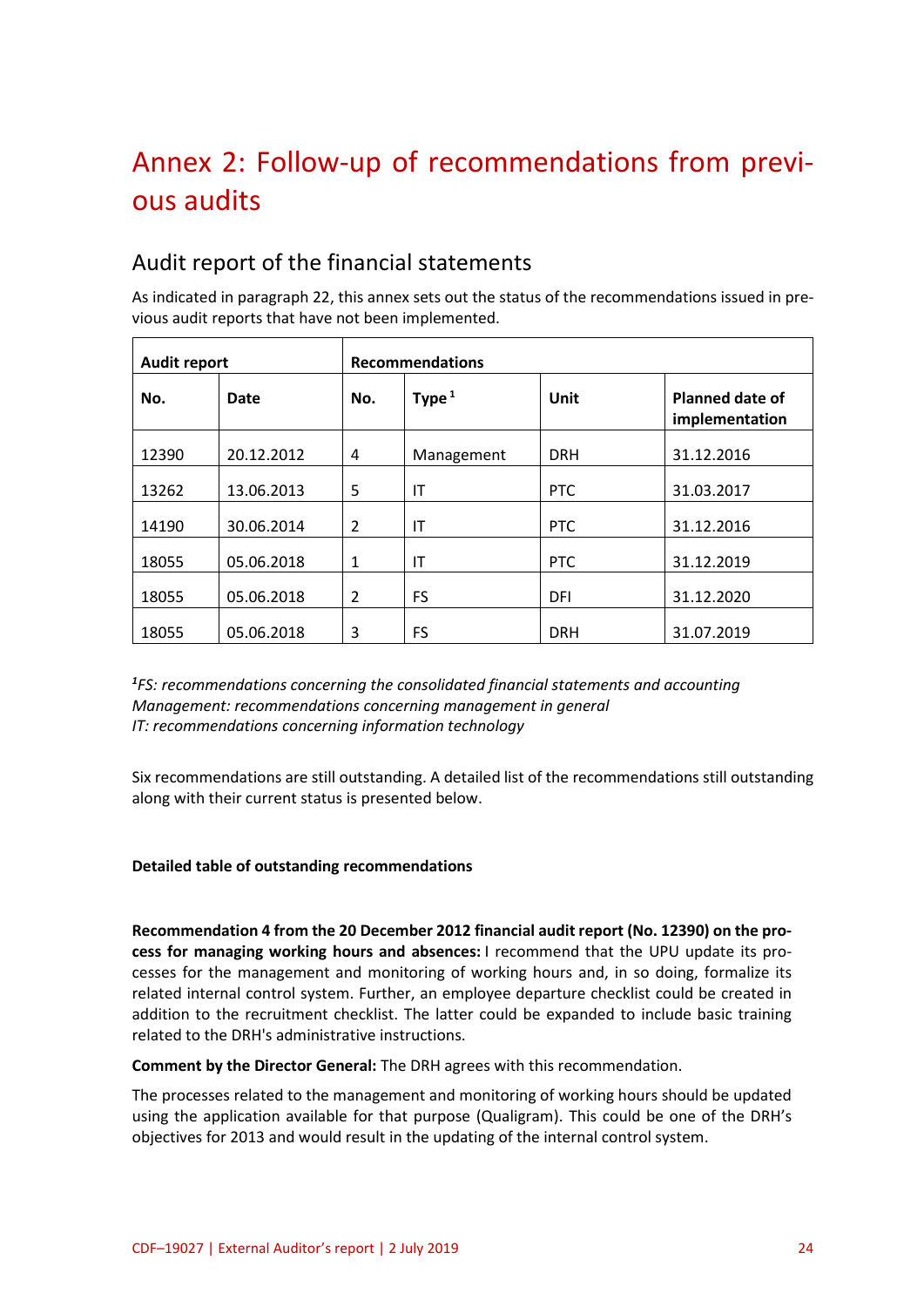When an employee leaves (retirement, separation from service, death), the DRH uses an internal checklist to perform the necessary tasks. Since the process also concerns other directorates, like the DL and the DFI, it might be a good idea to consider creating a common checklist, if the directors concerned agree on the usefulness of such a tool.

As soon as the rules and administrative instructions have been updated, it would indeed be a good idea to provide staff with basic training on them. This training could be done through e-learning modules designed in cooperation with the DCDEV under the Trainpost project.

#### Status according to the follow-up conducted in June 2019:

The recommendation has been partially implemented, with the creation of a checklist for separation from service. However, administrative instruction 22/Rev 6 on working hours has still not been formally approved by the Management.

**Recommendation 5 from the 13 June 2013 report (No. 13262) on the audit of the 2012 financial statements:** I invite the UPU to take the necessary steps for all the organization's requests – i.e. from all directorates, and internal and external clients – to be submitted through one single system by all IB units.

**Comment by the Director General:** The UPU agrees with the recommendation and has taken it into account for the work of the IT Steering Committee.

#### Status according to the follow-up conducted in November 2018:

The PTC has launched a project which should allow for management of all UPU IT services in line with best practices and usual standards. The new system will also cover processing of requests. It has been decided that the EasyVista tool will be used exclusively from now on. Migration of open requests from the ADILOFT system will form part of this project. This also includes an update from the current version of EasyVista.

**Recommendation 2 from the 30 June 2014 report (No. 14190) on the audit of the 2013 financial statements:** The management and review of users and access rights for the salary management systems should be assigned to the DRH so as to respect the separation between IT and HR.

**Comment by the Director General:** I agree with this recommendation; henceforth, the DRH will be responsible for managing access rights to the business applications relating to HR.

#### Status according to the follow-up conducted in November 2018:

A new procedure is being used to assign user access rights. Access needs to be approved by competent persons in the areas of finance and payroll. Implementation of access rights is now a matter for the PTC. The SFAO feels that the new separation of functions is better than that seen in the past. As this new process was defined only very recently, the SFAO was not able to verify its operation in practice.

The SFAO noted that "super users" and external parties have excessively broad access rights. It should be added that the Internal Auditor has also raised this problem and issued a recommendation.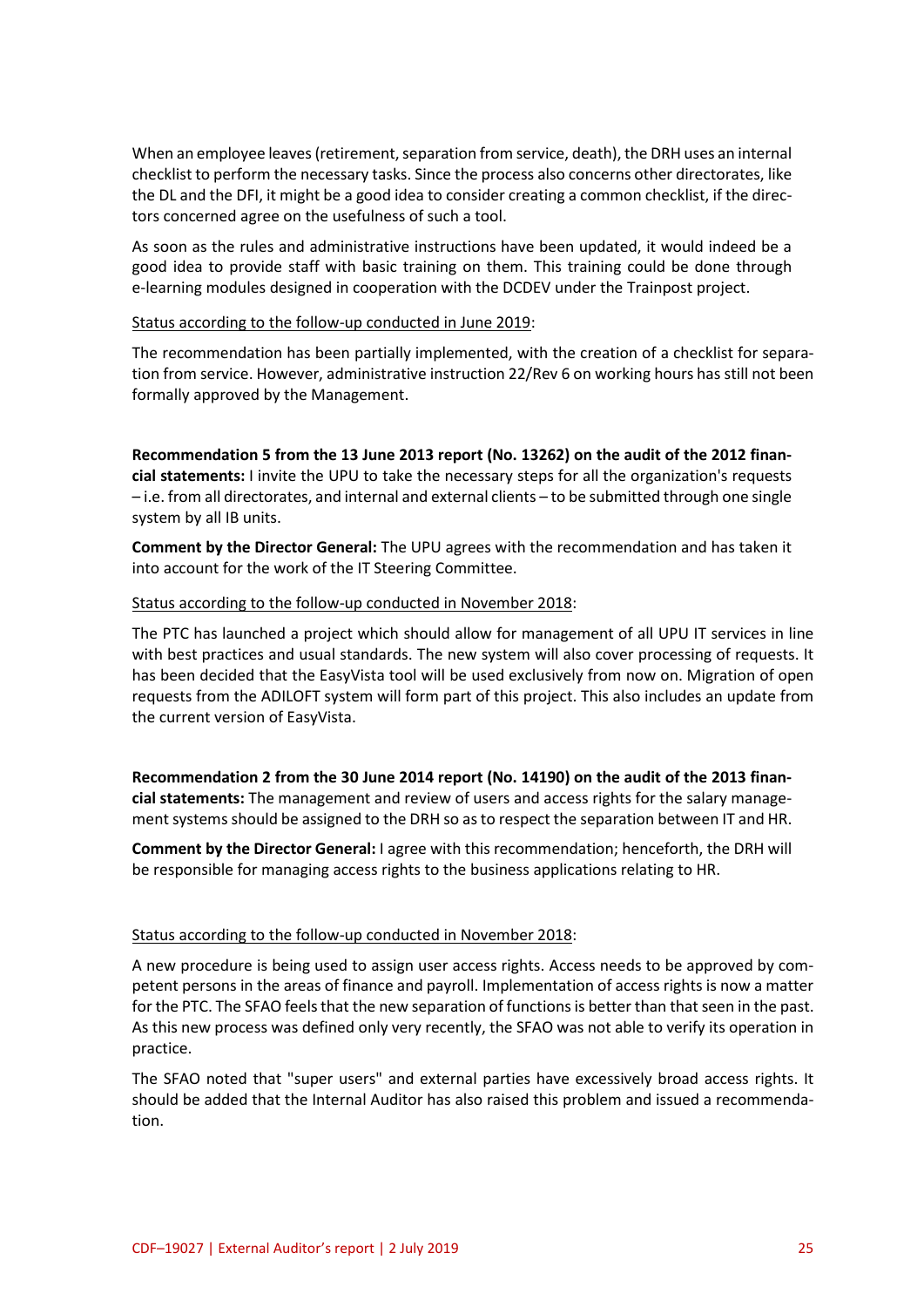Regular, documented review of existing users and access rights is still lacking. The recommendation therefore still stands.

**Recommendation 1 from the 5 June 2018 report (No. 18055) on the audit of the 2017 consolidated financial statements:** The SFAO recommends that the UPU apply recognized best practices in change management and access rights for the Navision application across all units of the organization.

**Comment by the Director General:** We agree with this recommendation. Measures will be taken to ensure that best practices are applied across all units of the organization.

#### Status according to the follow-up conducted in November 2018:

The areas of access rights and change management still need to be improved. The Internal Auditor's report showed that measures need to be taken rapidly (see also recommendation 2 in report 14190). The separation of functions in relation to change management is still not satisfactory. Tests following the implementation of changes are not documented, and there is no test environment independent of the production system. The SFAO therefore feels that this recommendation still stands.

**Recommendation 2 from the 5 June 2018 report (No. 18055) on the audit of the 2017 consolidated financial statements:** The SFAO recommends that the UPU prepare concrete proposals for the 2018 Extraordinary Congress, so that the organization's supreme body can take the necessary decisions to resolve the problem of recapitalizing the UPU Provident Scheme and ensure the organization's sustainability.

**Comment by the Director General:** We agree with this recommendation. Proposals relating to this matter will be submitted to the 2018 Extraordinary Congress.

#### Status according to the follow-up conducted in June 2019:

Decisions were taken at the 2018 Extraordinary Congress. Firstly, the guarantee threshold for the minimum degree of coverage was reduced from 85% to 80%. Secondly, the Management Board was mandated to enter into negotiations with the United Nations Joint Staff Pension Fund (UNJSPF) with a view to the UPU's participation in that fund and the migration of members to the UNJSPF.

The SFAO's view is that these decisions do not resolve the problem of recapitalizing the UPU Provident Scheme and ensuring the organization's sustainability. The recommendation therefore still stands.

**Recommendation 3 from the 5 June 2018 report (No. 18055) on the audit of the 2017 consolidated financial statements:** The SFAO recommends that the UPU, and in particular its DRH, take the necessary steps to ensure that personnel files are complete. One person should be formally assigned to classify the different documents in the files.

**Comment by the Director General:** We agree with this recommendation. Concrete measures will be undertaken by the DRH.